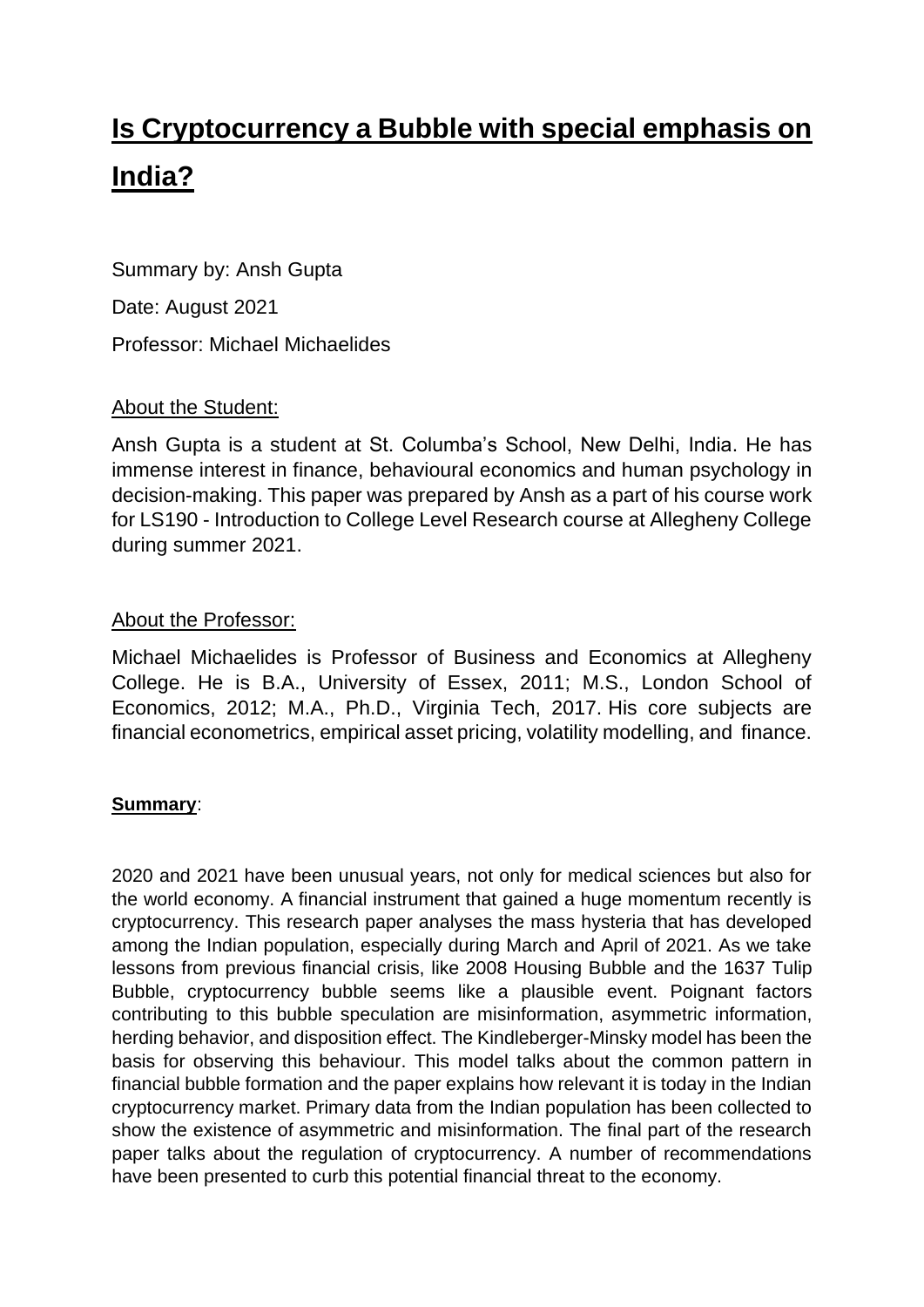# **Is Cryptocurrency a Bubble with special emphasis on India?**

# **By Ansh Gupta (2021)**

Acknowledgements: Dr. Michael Michaelides, John Komlos (Visiting professor, Harvard University and Professor emeritus, University of Munich), Harvard Library (HOLLIS), and Allegheny College AggreGator.

Keywords: Cryptocurrency, Bubble, Misinformation, Asymmetric information, herding behaviour, regulation, Indian Cryptocurrency Market.

# **Introduction**

"Aapne ab tak Bitcoin nahi khareeda kya!?" (Meaning- Haven't you bought a Bitcoin yet). This Hindi statement encapsulates my whole research paper and the motivation behind it.

*Cryptocurrency* is a digital currency that is created using an encryption algorithm. These are virtual currencies secured by cryptography and blockchain. The government or a particular company does not issue these currencies. It is the people who solve problems to get rewarded with cryptocurrencies. They use computers and specific devices, such as ASIC and GPU, to carry out this process. This process of extracting cryptocurrencies is called 'mining.' After a 'miner' receives these cryptocurrencies, they come into mass circulation, where people trade them to earn profits.

Bitcoin was the first cryptocurrency invented in 2008 by Satoshi Nakamoto (unknown name of a person or group). In 2011, Bitcoin was worth \$1 for the first time, while it has touched \$63,000 at its peak in 2021. In 10 years, it has grown by 6,300,000%. Bitcoin constitutes a lot more than 50% of the cryptocurrency market, and most of the trends in this research paper are visible in it and some others, like Ethereum, Ripple, and Litecoin. Unlike the stock market,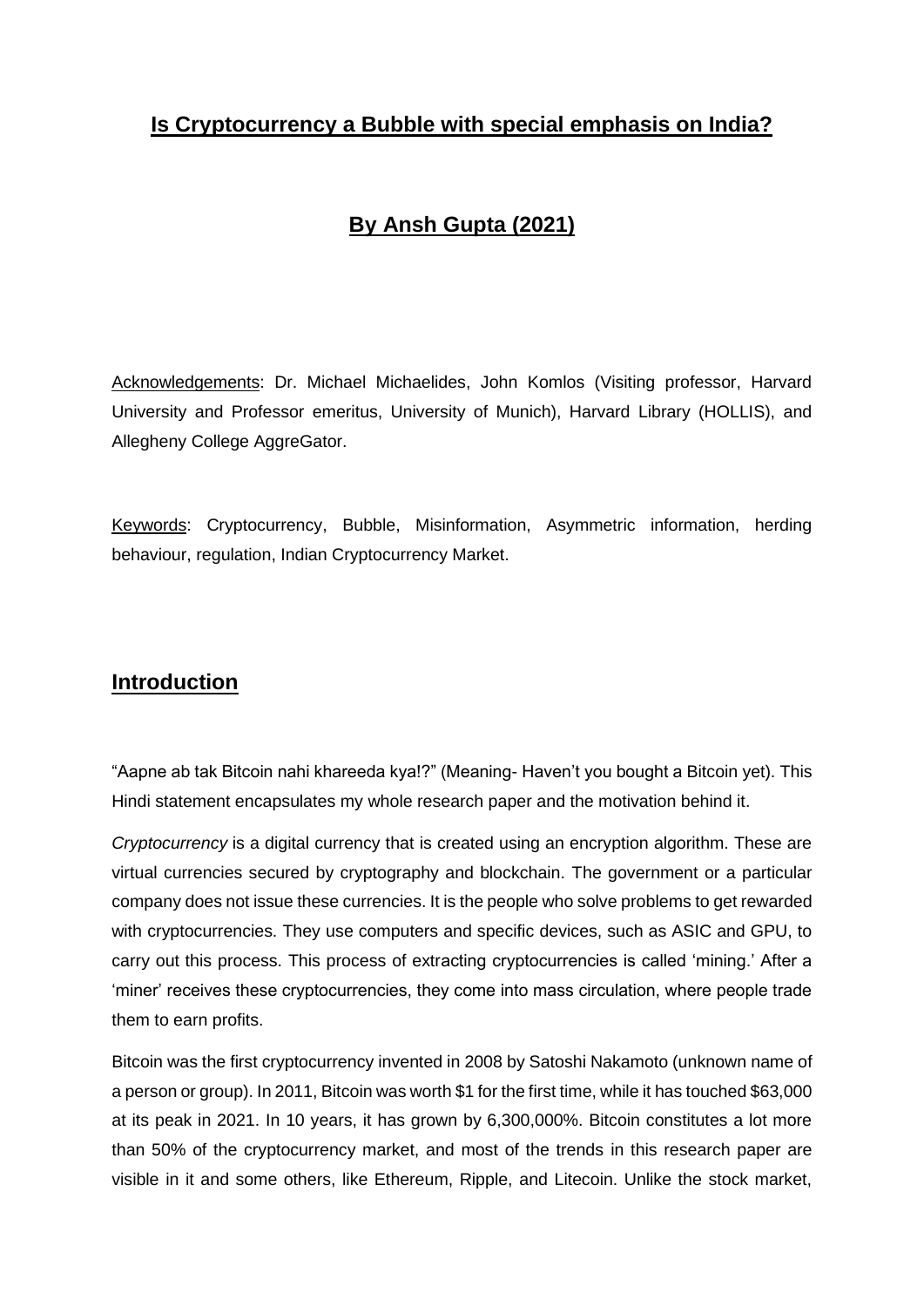there is no central 'cryptocurrency exchange' in any country. They are traded on digital platforms. Some of the most famous ones globally are Binance, Huobi Global, Coinbase, Upbit, and Bitcoin.com, while in India, Wazir X, DCX, and Coin Switch have the maximum volume. While only a few exchanges lead the volume, there are hundreds of them in the market (maybe over 1,000).

Cryptocurrencies have grown in size and popularity among all retail investors. All those who advocate for its mass application have two main arguments- it is decentralized (the government does not control its production and regulation), and it will promote a revolutionary technology- blockchain. Nevertheless, how many of us think that these might be its primary problems? As the government does not regulate these financial instruments, it would be impossible to tackle the mass havoc that the failure of cryptocurrency could potentially cause. Should a government let it be a free-market system or regulate it? If it must regulate, then to what extent should it regulate? These are some of the questions that must be answered. Via this research paper, I do not wish to promote that the blockchain is faulty and must not be adopted. Instead, I feel that it might be one of the greatest revolutions of the decade concerning finance and legal technology. However, problems begin to arise when blockchain is transformed into a financial instrument.

It is common knowledge that we can learn a lot from history, but humans have failed to learn from history, especially in the financial market. Economic historians, like Minsky and Kindleberger, have drawn a vast number of conclusions and common patterns. We would be discussing a model proposed by Hyman Minsky and Charles Kindleberger about the most widely observed trends of financial crises around the globe throughout history. Such crises date back to 1673, when the first bubble had burst, the Tulip Mania. This paper will draw various similarities between the current scenario and the Tulip Bubble. Not only that, but the cryptocurrency market's growth is in line with the Minsky-Kindleberger Model.

There is always an important aspect to any bubble: time. Although many theorists, economists, and monetarists have proposed various time-based bubble formations and bursts, they have a cyclical approach to economics. This research paper does not consider time as a variable that the proposed bubble would burst at a specific time or after a few days, months, or years. On the lines of the book, Manias, Panics, and Crashes, the focus is on the reasons or development of bubbles, not their expected bursting time.

The underlying causes of the cryptocurrency bubble in development are asymmetric information and herd behavior. These factors are the defining difference between mainstream economics, based on theories and assumptions, and behavioral economics, which studies people's behavior in the economy. Asymmetric information or misinformation refers to the lack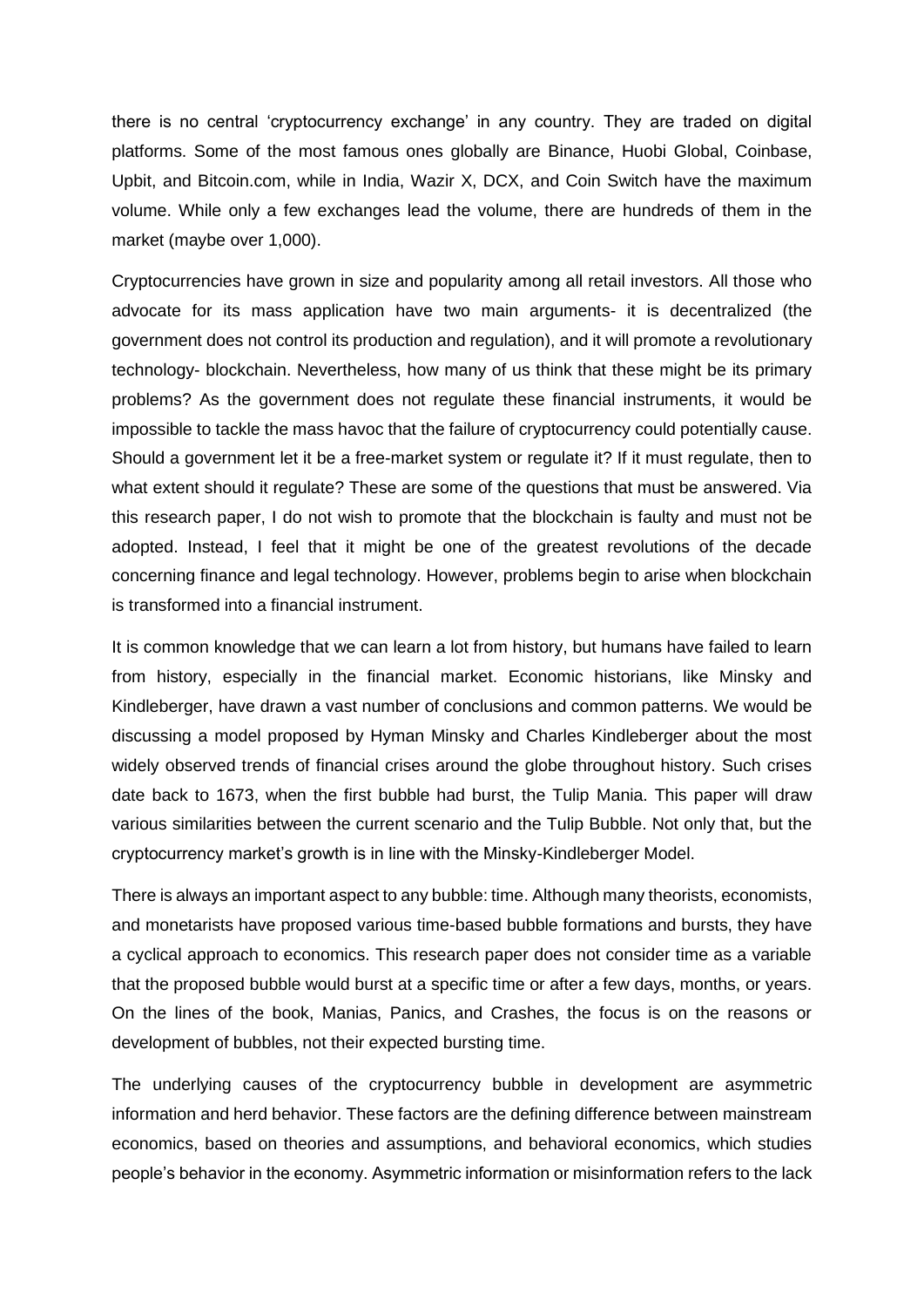of knowledge that one has regarding particular concepts or financial instruments. This fuels the herding behavior of people because they rely on each other's incomplete knowledge. Whenever someone, who might be a learned investor, earns supernormal profits, everyone around him/her desires such extraordinary profits and dives into the market even with incomplete information. Seeing more people join in and make money out of it, everyone jumps into it because they cannot watch others profit while they sit. This is called 'Fear of Missing Out' or 'FOMO' and maintains one's social stature.

Finally, my research paper focuses on India and the spill-over effect it can have because analysis of first-hand data prove that there is a large-scale dissipation of asymmetric information. The investors are not able to understand what they are investing in. Thus, the research paper talks about the Indian scenario (which might also apply to other nations), but its impact on interconnected economies will also be discussed.

## **Literary Review**

#### Fundamental Issues with Cryptocurrency

A variety of arguments are present against as well as for cryptocurrency. However, the most prominent argument against cryptocurrency questions its existence as a form of currency or medium of exchange. The background of this argument began at a very early stage in history when first-time gold, silver, diamonds, or copper was used as a medium of exchange, and the barter system was done away with. These commodities held value in themselves. A number on the gold coin would depict the worth of the gold in the coin, not the stamp on it. Subsequently, commodity-backed money was introduced to the world. Money was backed by gold or silver, which is a commodity so that people could trade and exchange things more conveniently. It was the trust in the government or issuer that the currency note, which has been issued, holds value. If someone loses trust in the government, they can go to the central bank or government and cash the bill for the actual piece of silver or gold. After further developments, the necessity to hold commodity reserves for the amount of money printed was stopped, and fiat money was born. The paper currency was based on 'trust' and assurance by the government that it is a legal tender and can be used to exchange commodities and settlement of debts. Such trust is required for the effective functioning of a currency.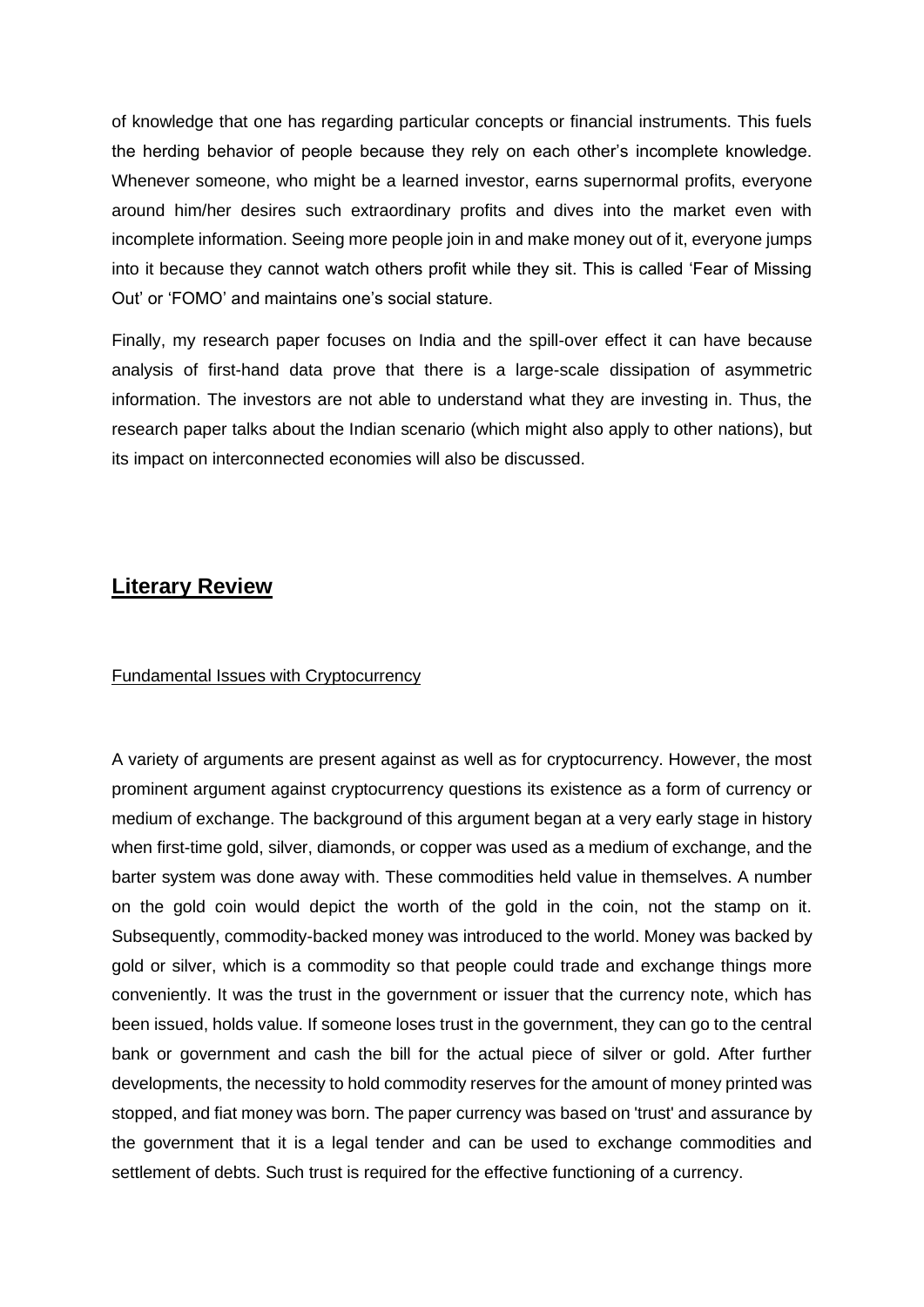Mitchell Rice (2019) has also stated that no specific building or agency regulates cryptocurrency; thus, cryptocurrency is based on people's trust that it would also be helpful tomorrow. This digital currency is not backed by any asset or guaranteed against a liability. In 2016, DeVeries had stated that Cryptocurrency sustains from the trust and acceptance of its owners and users of the instrument. He also said it is susceptible to easy attacks due to easy access. DeVeries wrote, ". These 'tests' were launched by exchanges and miners to prove a point about Bitcoin's design: that the network cannot handle a high load transaction rate. The mere fact that the participants of Bitcoin's operation can bring the network down to prove a point is an unfortunate design feature of the code." The tests here refer to several 'stress tests' performed by individual miners and exchanges to test reliability and design.

Another paper by Cameron Harwick reiterated the same idea in 'Cryptocurrency and the Problem of Intermediation, 2016' as: "The fundamental problem here is trust. The necessity' of a method transition, however, deserves a few more words. Because a cryptocurrency protocol defines both the coinage and exchange of the base money, issuing liabilities on a fractional-reserve basis requires more than simply adding parameters to coins. A bank that wants to vary its issue with demand needs to create its coinage and exchange mechanism, a new protocol that would not be compatible with the original even if its processing took place on the identical blockchain. Nor would one issuer's liabilities be compatible with another's." The essence of this problem arises from the status of an illegal tender and non-regulation. However, can even this solve the issue will be discussed further.

The inexistence of a governing body is a significant concern. Although it might seem beneficial, it has major disadvantages too, especially in India. Apart from the internal transactions within the country, a considerable chunk of the economy is dependent on trade with foreign nations. Apart from the United States of America, India trades majorly with China, United Arab Emirates, and Saudi Arabia. Saudi Arabia has just legally allowed training on digital exchanges but does not allow it via governmental means or any kind of protection to the trades. UAE also banned any form of trading or exchange of 'virtual currencies.' Some of the bans come from the religious aspect of Sharia Law in these countries. Mufti Muhammad Abu-Bakar (2017) described the compliance and non-compliance of cryptocurrency with Sharia law well. The third nation on the list, China, which had considered cryptocurrency initially, has recently prohibited its mining and trade legally as the government wants to exercise complete control of the finances and minimize financial and business risks. This situation is hardly changing in the future. Therefore, even if India trades in it internally, using it for major international trade will be a concern.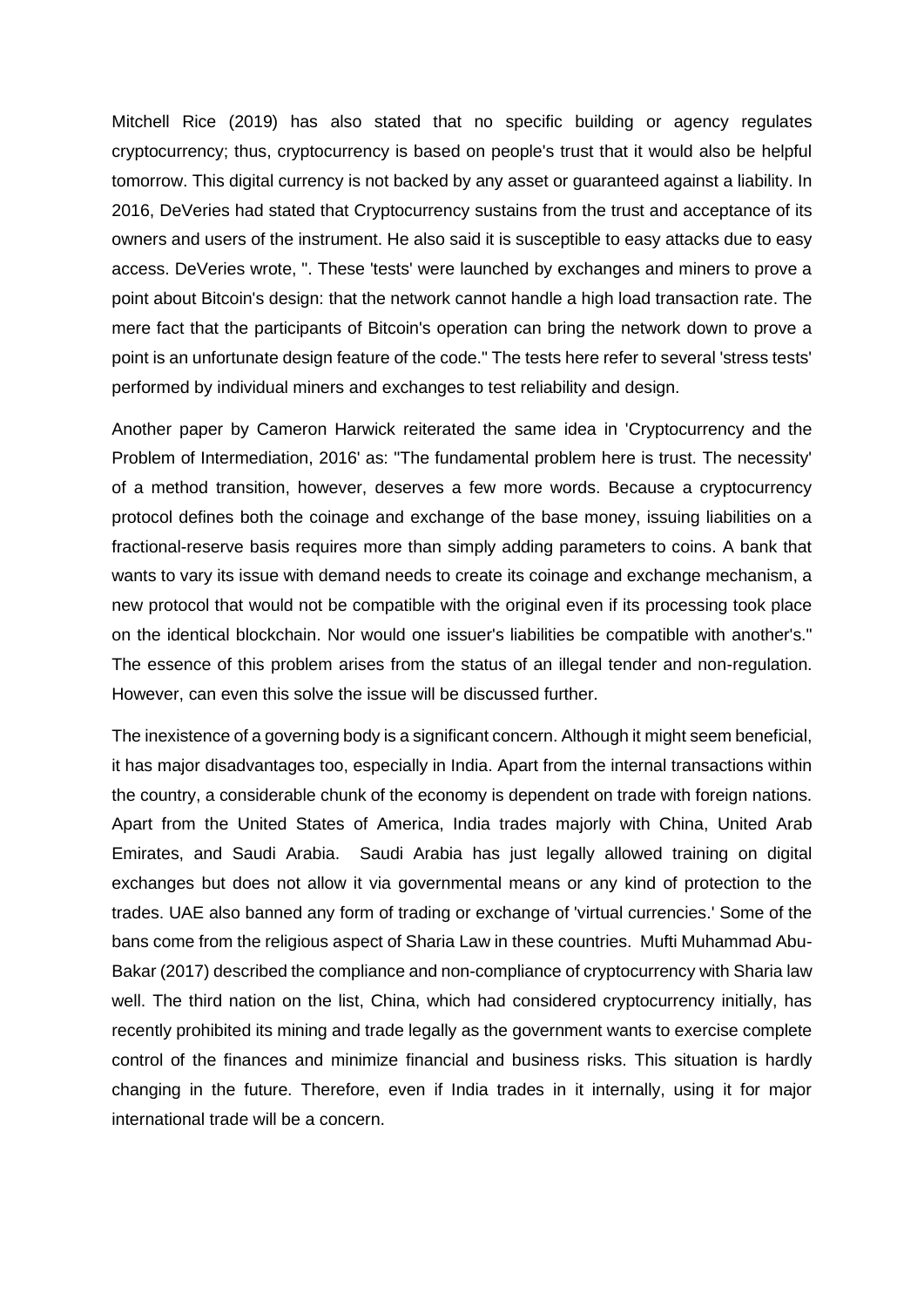Two other concerns which go hand in hand would be uncertainty and volatility. The question of cryptocurrencies' existence tomorrow is a problem for retail investors in India. Its long-term maintenance makes it a poor choice for being used as a currency in everyday trade. One might be able to buy 100 apples with one Bitcoin today, while less than ten tomorrow. As Rice (2019) puts it- "The other perspective of not knowing if the currency will even be something that will be around for time to come is another disadvantage that cryptocurrency creates. Many of the crucial variables that investors attempt to measure like liquidity, volatility, and sustainability are in question when it comes to cryptocurrency." When drawing a particular focus on volatility, it refers to the extensive price fluctuations of cryptocurrency. The most recent example is the downturn of Bitcoin from a staggering \$63,00 to \$30,000 within weeks. The novice investors and those with low knowledge are trapped in the system and can hardly make profits. The quick entries and extended exits cause fluctuations in prices.

The disparity between large investors (also known as smart money) and novice 'herd' investors are appropriately expressed by Dierksmeier & Seele as "Vendors can combine the economies of scale afforded by the Internet with the anonymity of cash-transactions hitherto confined to hand-to-hand exchanges. Already there is evidence that the increased opportunities for revenue and the decreased likelihood of detection are attracting an everlarger supply of illicit wares, driving down costs and, by extension, entry barriers for consumers, thereby effectively increasing demand. In short, by drastically altering the quantity and scope of such exchanges, cryptocurrencies can be said to have transformed the quality and ubiquity of nefarious commerce."

The most widespread demerit of cryptocurrency is its use for illicit activity, such as money laundering, illegal trade of commodities, terrorism funding, and more. The most appropriate explanation of all such potential national security threats were enlisted by Limba et al. (2019) and put in a table by Limba T., Stankevičius A., Andrulevičius A. (2019) is as follows: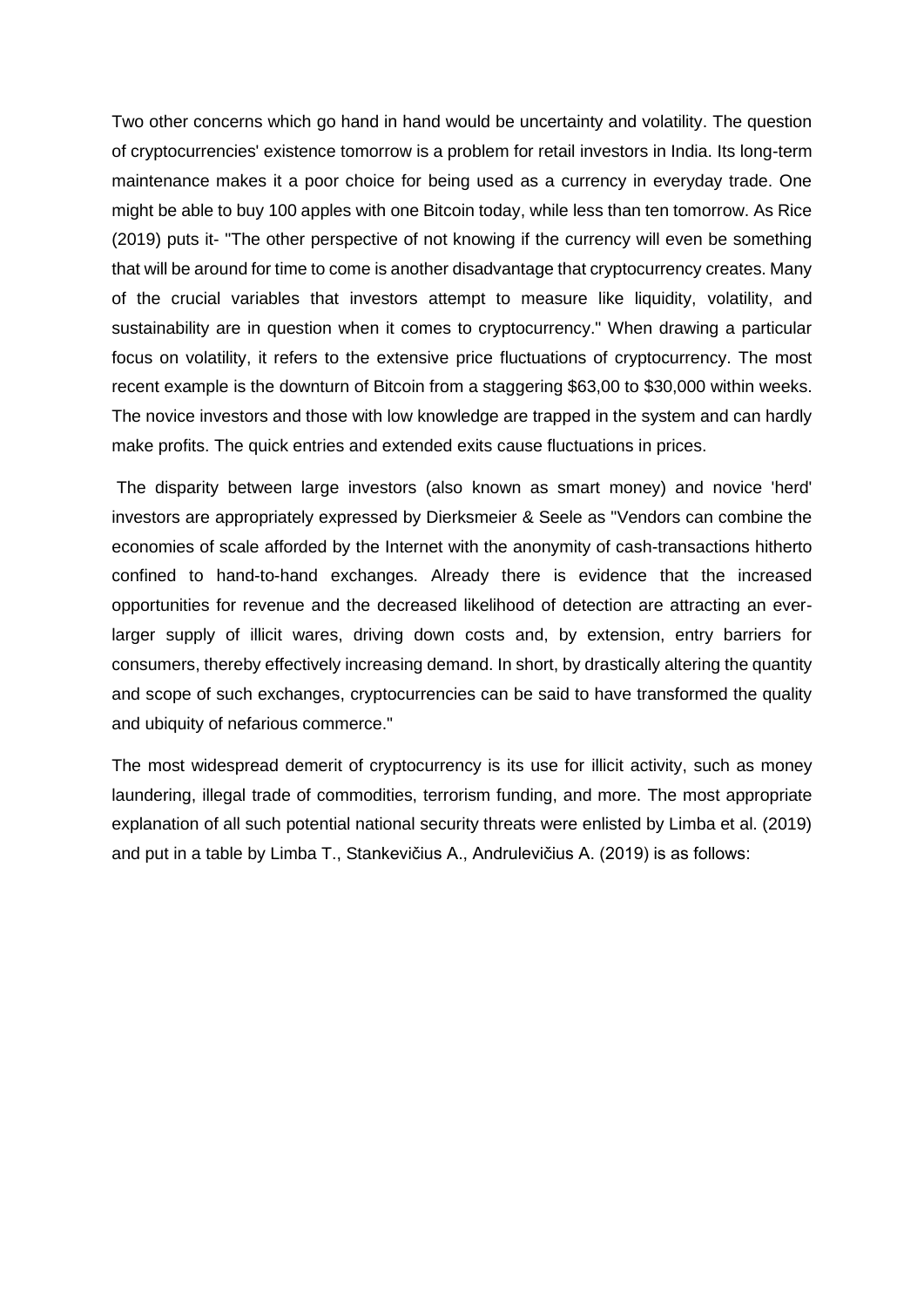| I. Crypto currency as an infrastructure<br>for criminal activity |                                                                                          | II. Threats to economic security |                                                                                                                                    | <b>III. Threats to public security</b> |                                                                                                                                                                        |
|------------------------------------------------------------------|------------------------------------------------------------------------------------------|----------------------------------|------------------------------------------------------------------------------------------------------------------------------------|----------------------------------------|------------------------------------------------------------------------------------------------------------------------------------------------------------------------|
| 1. A tool for<br>criminal activity                               | A. An Internet platform<br>for drug dealers                                              | 1. Direct<br>forms               | A. Illegal trade activity                                                                                                          | 1. Direct<br>forms                     | A. Organized crimes:<br>drug trafficking;<br>crime (illegal. activity;<br>٠<br>money theft;<br>٠<br>criminal fraud:<br>$\bullet$<br>tax evasion and tax<br>٠<br>fraud. |
|                                                                  | <b>B.</b> Illegal trade in wide<br>meaning                                               |                                  | <b>B.</b> Tax evasion:<br>illegal finance-banking<br>٠<br>activity;<br>money laundering;<br>tax fraud:<br>٠<br>money transit.<br>٠ |                                        |                                                                                                                                                                        |
|                                                                  | C. Tax evasion:<br>money laundering;<br>٠<br>money layering;<br>٠<br>money transit.<br>٠ |                                  | C. Corruption.                                                                                                                     |                                        |                                                                                                                                                                        |
| 2. As an object of<br>criminal activity                          | A. Money theft                                                                           | 2. Indirect<br>forms             | A. Competitiveness                                                                                                                 | 2. Indirect<br>forms                   | A. Financing terrorism                                                                                                                                                 |
|                                                                  | <b>B.</b> Criminal fraud activity                                                        |                                  | <b>B.</b> Social exclusion                                                                                                         |                                        | <b>B.</b> Hybrid threats                                                                                                                                               |
|                                                                  | C. Corruption                                                                            |                                  | C. Non-transparent lobbying<br>activity                                                                                            |                                        | C. Threats to the objects<br>of a critical infrastructure                                                                                                              |
|                                                                  |                                                                                          |                                  | <b>D.</b> Trust in the government                                                                                                  |                                        |                                                                                                                                                                        |

Cryptocurrency threat to National Security risk classification

This problem intensifies in a country like India, highly prone to terrorism, Naxalites, and mass violent protests. Most of these activities are funded via illegal means, which is black money. In a country that needs to demonetize its 70 years old currency to counter-terrorism funding and money laundering, adding cryptocurrency as a medium for illicit activity will fuel political instability and hamper national security.

Finally, it is highly debatable if cryptocurrency has a fundamental to be valued upon. Some people argue that the intrinsic value corresponds to the hashing power or cost for mining a cryptocurrency. Arguments for these two factors as determinants of fundamental value have not been based on economic factors but the measurement of it, as presented by Marc Gronwald (2020). Thus, the intrinsic value suggested would be highly volatile, making it difficult to keep track of. Others favor the inexistence of its core values, such as Geuder, Kinateder, and Wagner (2018)- "Cryptocurrencies do neither have intrinsic value nor do they offer a final promised payment or any dividends. At the same time, cryptocurrencies today do not broadly serve as legal tender or as a common and official means of exchange; as such, cryptocurrencies offer an ideal setting for testing speculative behavior. Investors may assume that buying a digital currency that is limited in supply allows them to sell it later at a higher price, which in turn may lead to speculative bubbles." This disparity might be solved in the future with more trading, but for now, the calculation of fundamental value does not support the true meaning of a 'fundamental value.'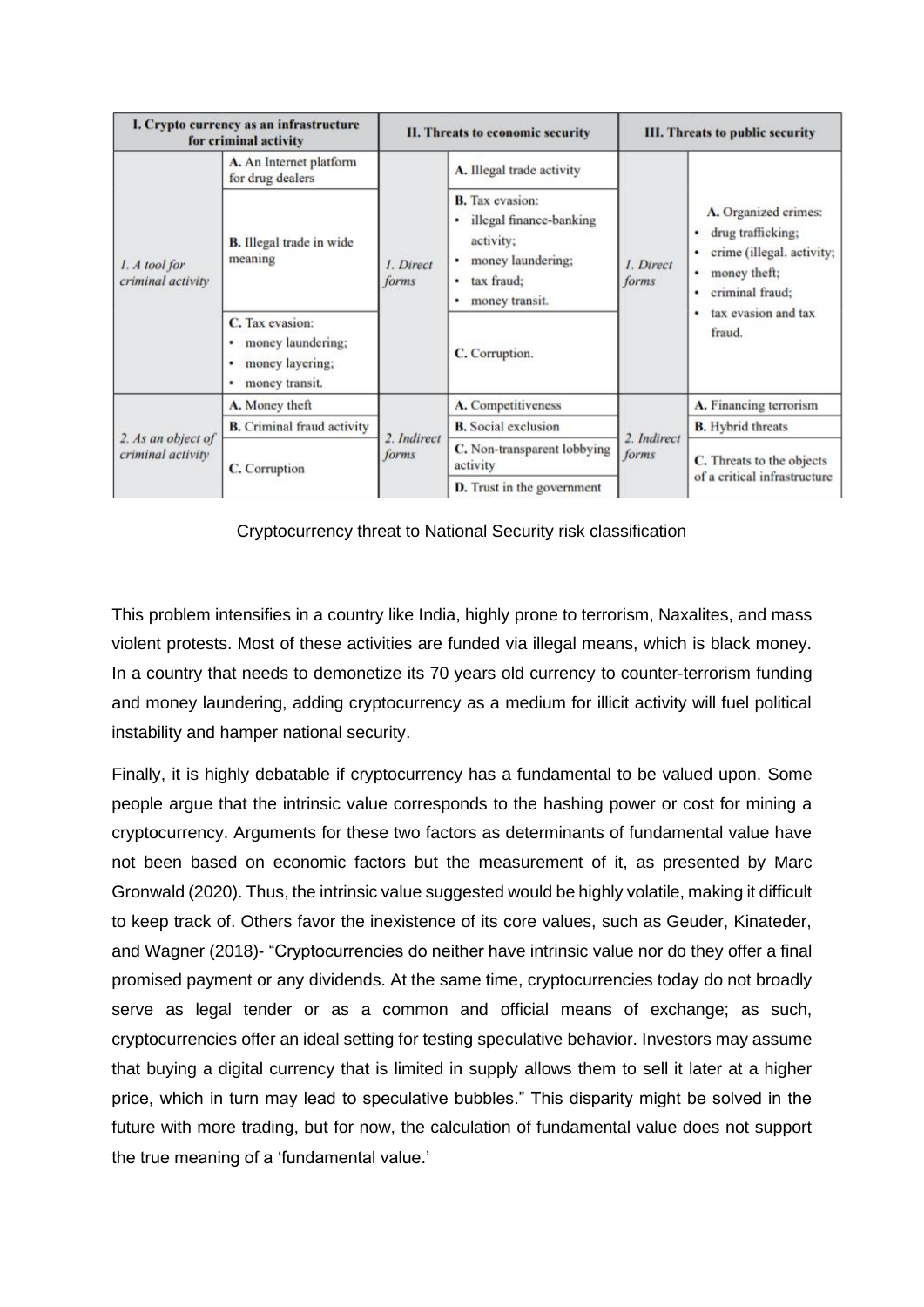#### Asymmetric and misinformation about Cryptocurrency in India

To delve specifically into the lack of information about cryptocurrency, we must define the two terms, asymmetric information, and misinformation. 'Asymmetric information' refers to the situation where one person, party, or group of people has greater material information than the others, which may be leveraged to gain something. Almost every economic transaction has asymmetric information involved; however, an excess of it is harmful, especially with new financial instruments. On the other hand, misinformation refers to the spread of false information without the intent of doing so. This occurs when a small incorrect piece of information multiplies into commonly perceived false information. For example, a statementcryptocurrency can also be traded like stocks- may grow to be said that 'cryptocurrency is very similar to stocks.' The primary concern with investment in cryptocurrency by Indians is that they are using up their savings and borrowing money in large quantities to invest in cryptocurrency. These borrowings paired with asymmetric and misinformation leads to a 'moral hazard.' A moral hazard is when the lender is subjected to the hazard that the borrower might indulge in activities that might raise the chance of defaulting on loans. These occur because the borrower has a massive incentive to gain a lot if a high-risk investment succeeds; however, the lender loses if it fails. As the lender is unsure where the investment is going, they become fearful and decide not to give loans. Thus, leading to an overall decrease in loans, which are essential to the economy's growth and development. According to F.S. Mishkin (2001)- "The asymmetric information analysis outlined above provides a framework for understanding how a disruption in financial markets can cause a downturn in aggregate economic activity. It also provides the following more precise definition of what a financial crisis is. A financial crisis is a disruption to financial markets in which adverse selection and moral hazard problems become much worse so that financial markets are unable to efficiently channel funds to those who have the most productive investment opportunities. A financial crisis thus results in the inability of financial markets to function efficiently, which leads to a sharp contraction in economic activity."

Kindleberger has stated in Manias, Panics, and Crashes (4th Edition) that "Speculation tends to detach itself from precious objects and turn to delusive ones. A larger and larger group of people seeks to become rich without a real understanding of the process involved. Not surprisingly, swindlers and catchpenny schemes flourish." The most important aspect of analyzing in this statement is 'without a real understanding.' Until most of the investors know what they are investing in, the markets will be bound to be volatile. Such incidents happened with the stock market during the phase of the South Sea Bubble and Mississippi Bubble. It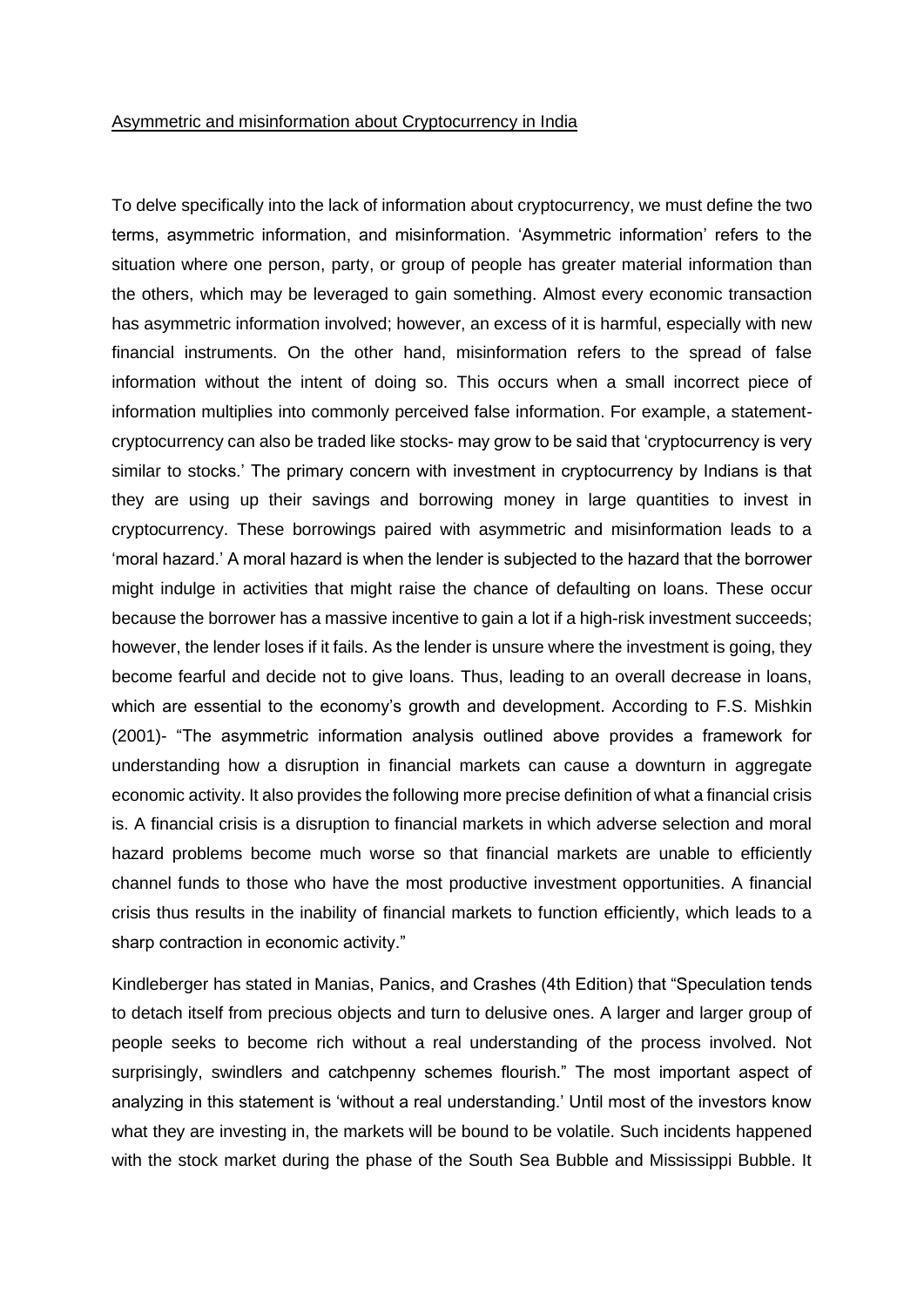took much time for these markets to stabilize to some extent, even when the asset involved had relatively few negatives/concerns than cryptocurrency. Centralization of stock exchanges and mass awareness campaigns added to the stabilization of the stock market. This case seems a lot more complicated as cryptocurrency is a complex concept for an ordinary person to understand in India (based on a survey done, data collected and interpreted below).

According to Rice (2019), more prominent cryptocurrencies have a greater affinity to fluctuate. This arises due to novice investors who are only looking for short-term gains and do not focus at all on the long-haul holding of these 'assets.' Many of them buy-in at high prices with the expectation of them going up but are forced to sell at low due to their inadequate risk tolerance capacity. On a more technical aspect Madey (2017) wrote on Bitcoin specifically: "Given the relatively adolescent nature of Bitcoin, much is not known. This gap in knowledge poses a significant threat to financial, and more importantly, currency Cryptocurrency: What is it? Confidence in any currency is the backbone of its value, as exemplified by the widespread use of the American dollar across the globe. Bitcoin and other cryptocurrencies lack this confidence." While Dierksemeier and Seele highlighted the disparity between full-committed investors and amateur ones, who are just trying to follow the crowd. They wrote, "drastic price differentials are useful only for the arbitrage games of professional speculators. Therefore, the volatility of cryptocurrencies tends to work to the advantage of those who have above-average financial assets, are time-rich and well-informed. However, at the same time, such volatility works to the disadvantage of the less privileged. The only possible redeeming feature of cryptocurrency volatility is that, over time, it tends to invite its demise." In the next section of this paper, we will present some data collected first-hand from the Indian audience at random. The questions asked and their results are discussed below.

## **Survey Data**

A survey was conducted in India to test the amount of asymmetric information and misinformation among the Indian population about Cryptocurrency. The data has been collected via a questionnaire in Google Forms and spread through organic social media. The target audience of the survey was middle income class to slightly higher income class of India irrespective of their gender. The survey purposely lacks the point of view of those who don't have access to technology because these people do not possess the resources to trade in cryptocurrency. Therefore, their exclusion makes the survey's result more reliable. The survey included people with fair education and technological facilities. In total 161 people took part in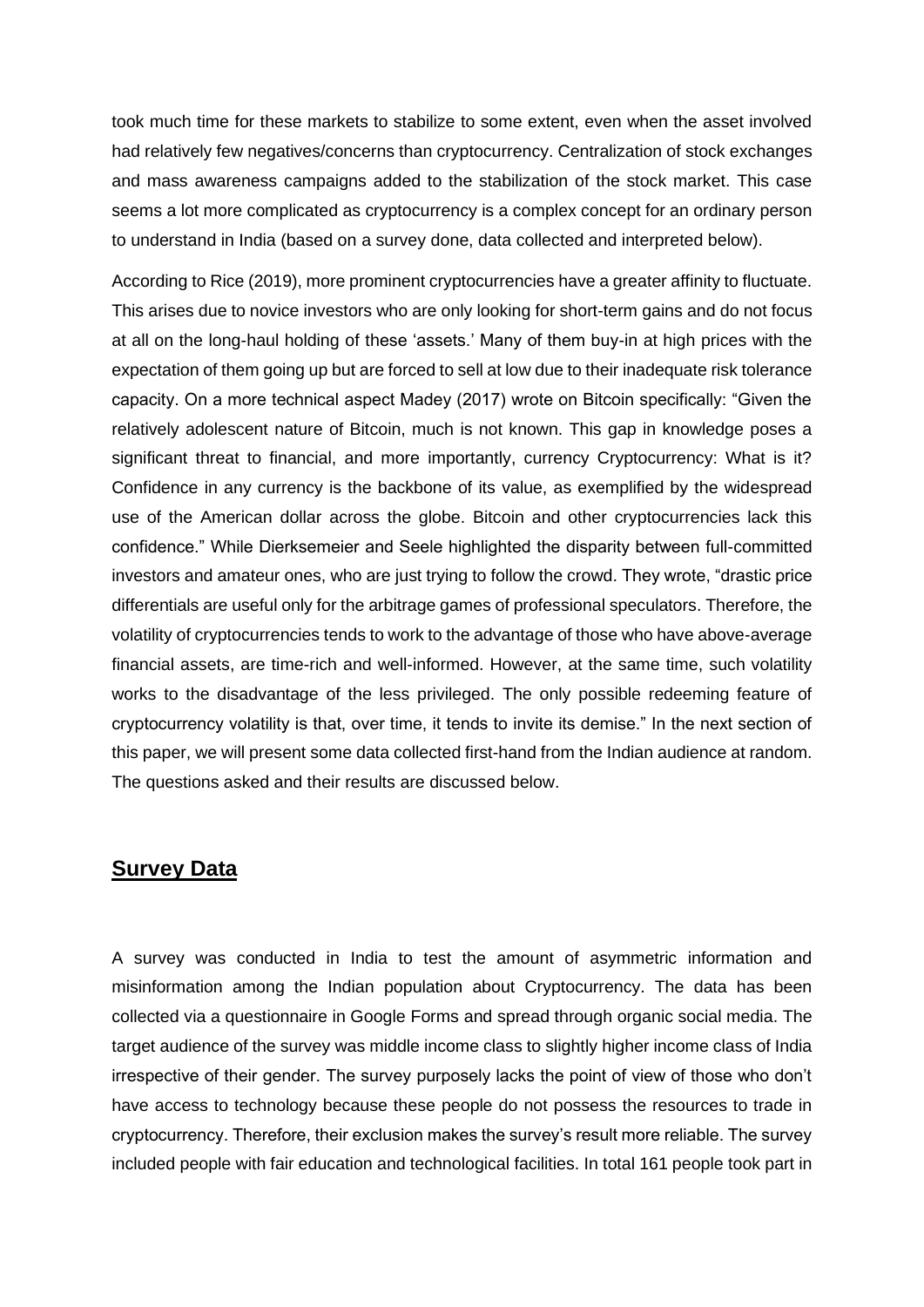this survey, which is a decent number to generalize the result on the Indian population as this sample is fairly diverse in terms of region and education level.

The first question asked the respondent to identify if he/she is currently trading in cryptocurrency, will be planning to do so, or neither of the above. 50.3% people were either trading currently or planning to do so, while 49.7% chose 'no'. The data analyses, discussion and result will be calculated separately for these two pools. The people who are currently trading or are will be trading directly take part in the market and are important to be analysed. The other 49.7% is also extremely essential to the analyses as they indirectly contribute as friends and family, who can influence and dissipate information to main investors.



Question 1: Is Cryptocurrency similar to stock market?

Non-traders: Cryptocurrency similar to stock market?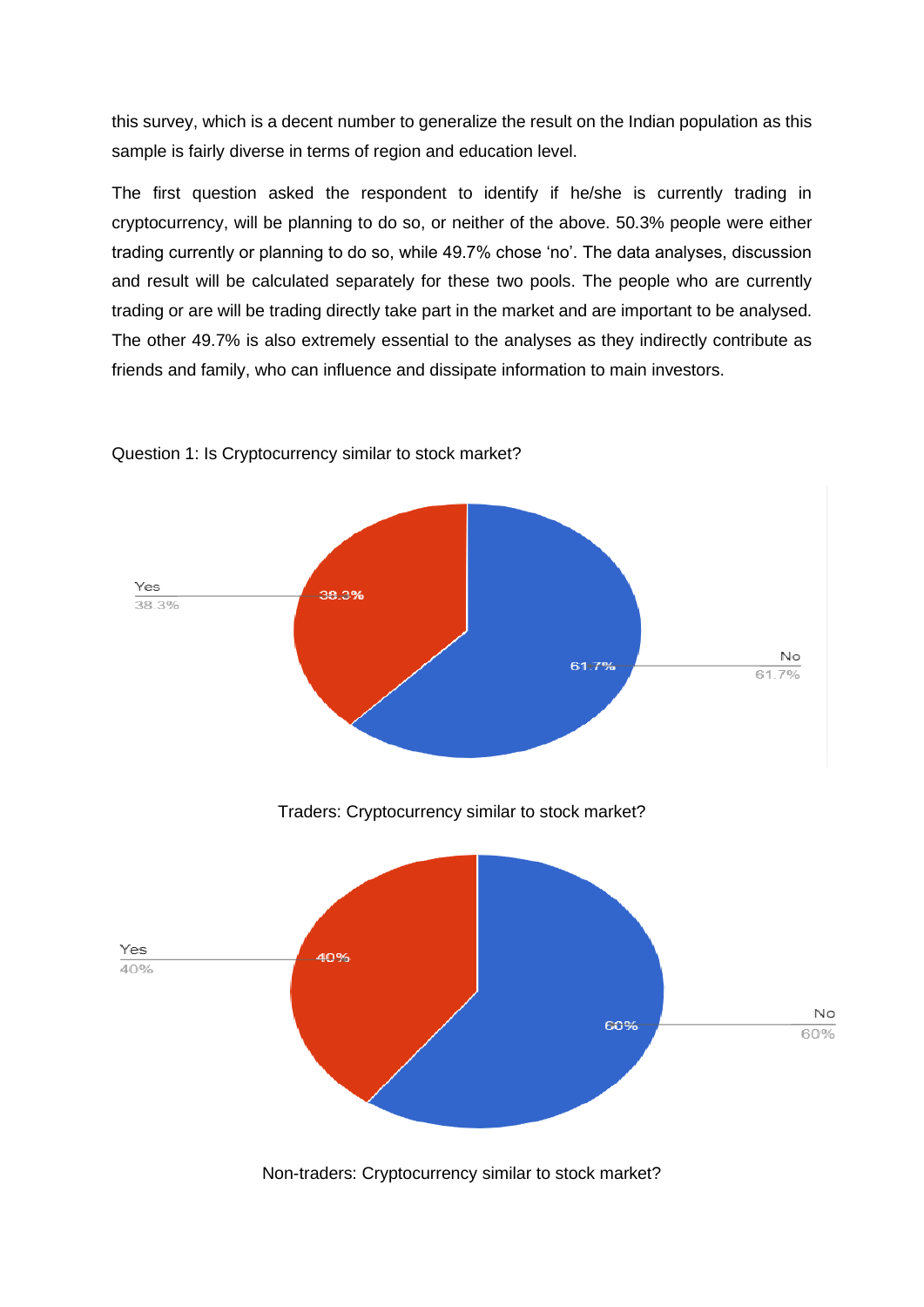Asymmetric information is clearly evident among the traders (also refers to the potential ones). Although the majority is right, the very fact that more than 38% of the traders have the wrong information is shocking and a poor signal for the market. The distribution of the answers for non-traders remains similar to that of traders. Non-traders also influence the main traders in wrong decision making.



Question 2: Who makes/mints Cryptocurrency?

Traders: Cryptocurrency is minted by?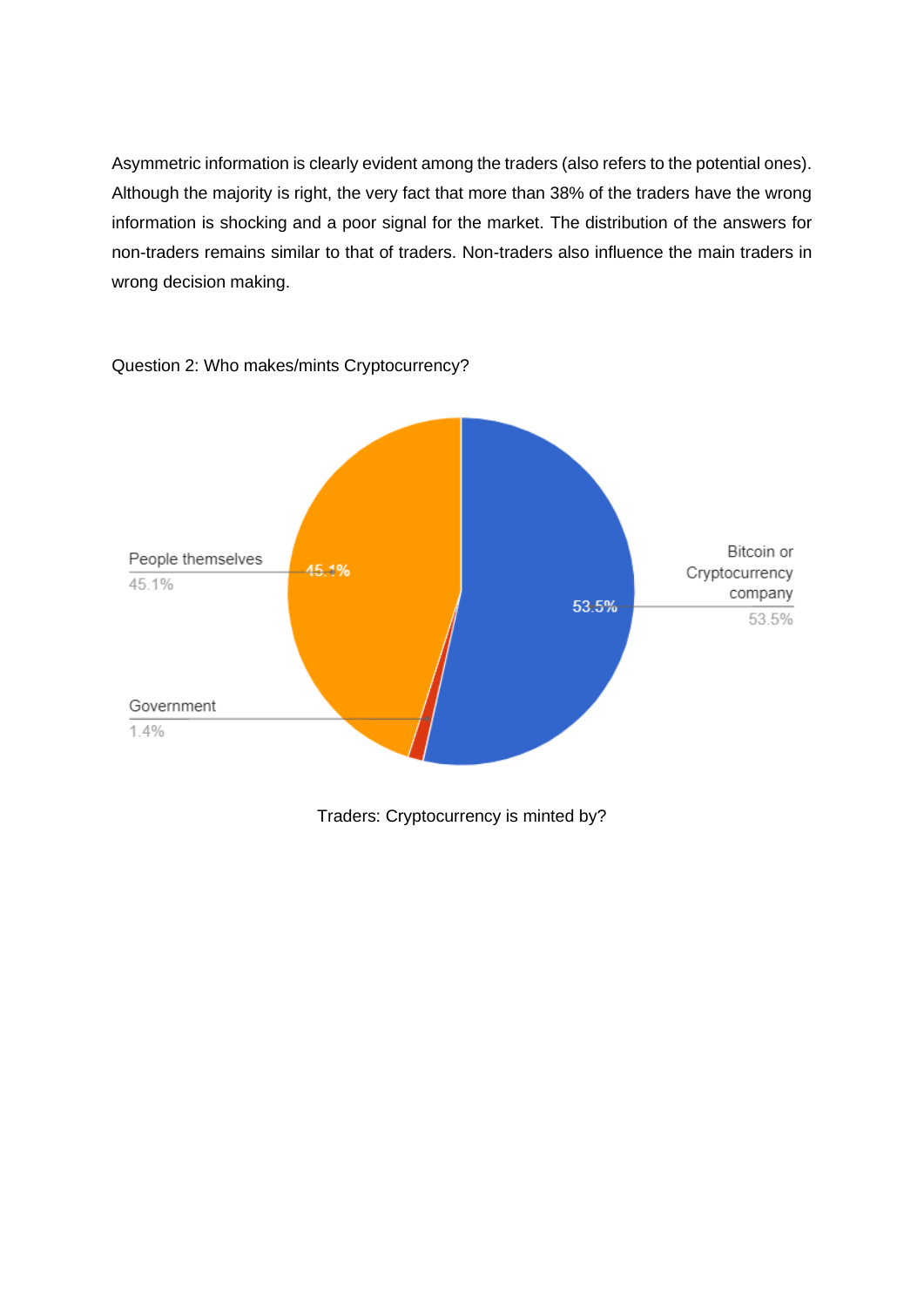

Non-traders: Cryptocurrency is minted by?

This is the most important question in the survey as it aims to understand if the investors actually know the most basic thing about cryptocurrency. As we know from above that cryptocurrencies are mined by people themselves, the majority has misconceptions about the same. Not only is there asymmetric information, misinformation is more widespread in this. The incorrect responses also arise out of the fact that people think cryptocurrency is similar to stocks; Thus, people think that Bitcoin or Cryptocurrency companies' performance affects the price. This isn't the case. It is purely based on demand and supply. The non-traders have an even larger percentage of people with the incorrect information. This is a serious problem in the new financial market.

Question 3: Is Cryptocurrency legal in India?

Question 4: Can you be taxed for the profit from Cryptocurrency trading?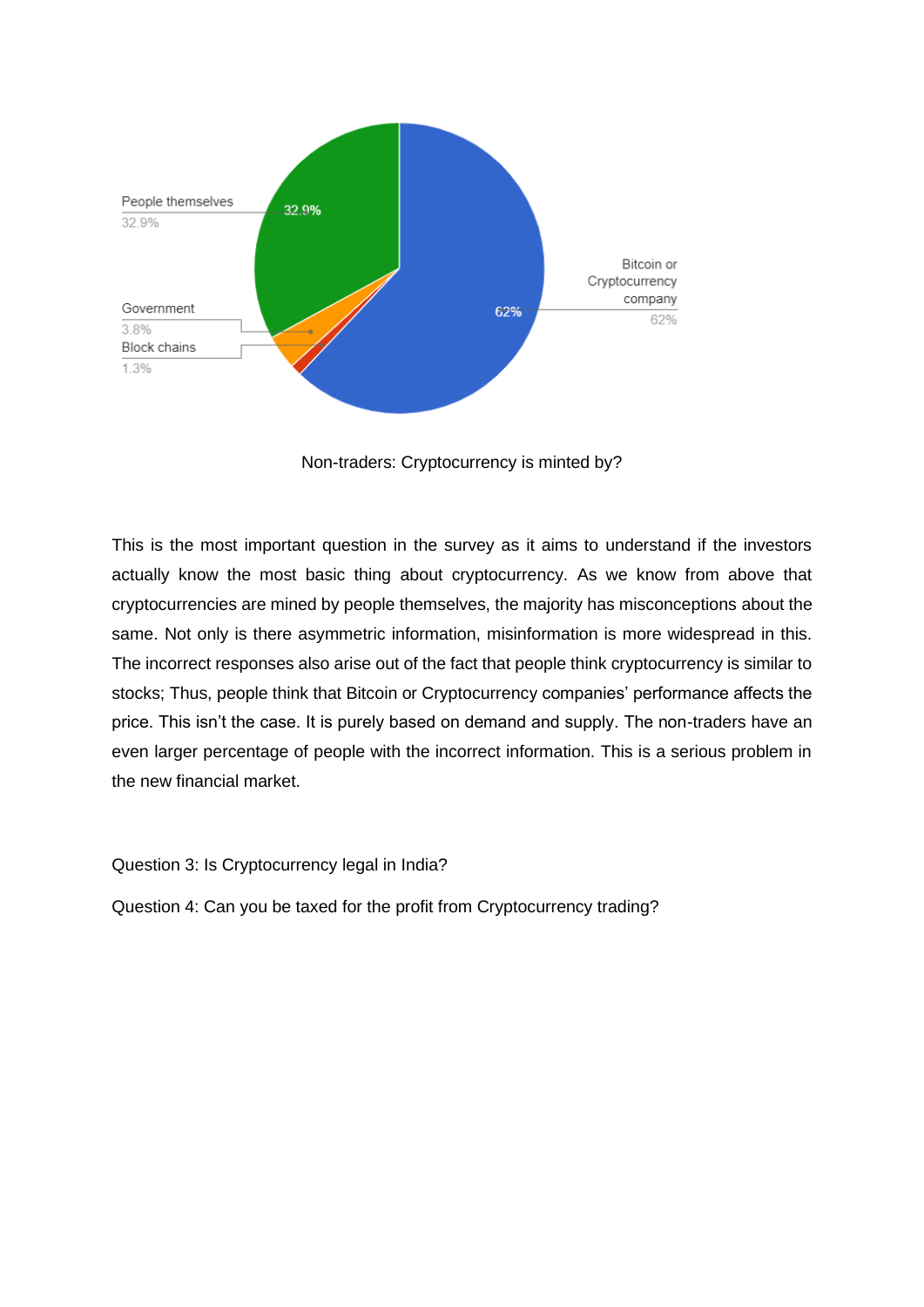

Traders: Is Cryptocurrency Legal in India?



Traders: Can Cryptocurrency Trading's Profit be Taxed?



Non-Traders: Is Cryptocurrency Legal in India?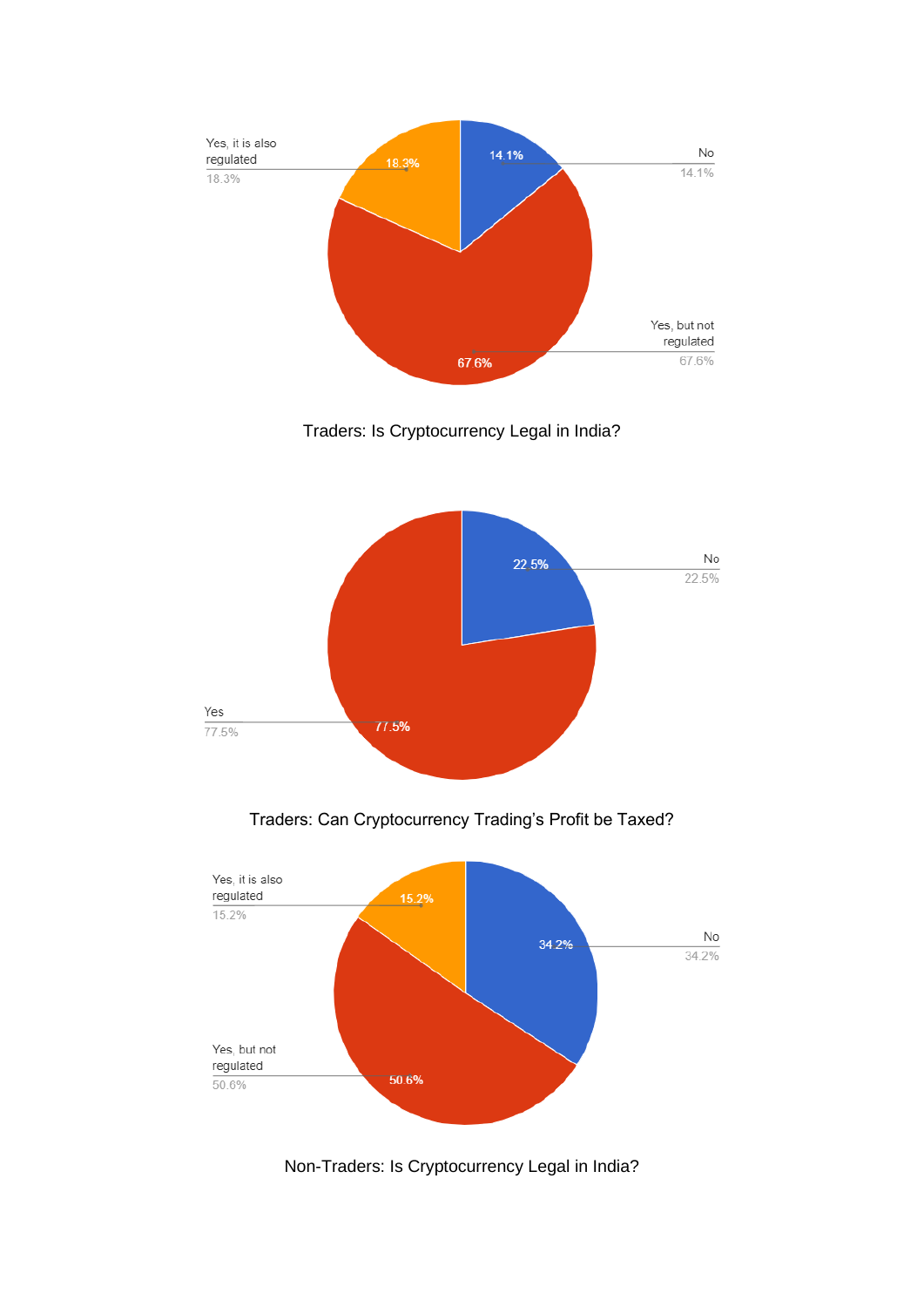

Non-Traders: Can Cryptocurrency Trading's Profit be Taxed?

These two questions target at questioning the legal knowledge of investors about the Cryptocurrency market and its current status in India. 67.6% and 77.5% investors possess the correct information respectively. However, the same situation about asymmetric information continues. Someone who thinks that the profits are not taxed would be motivated to invest, while being unaware of the system. Its legal structure also might create misconceptions for some. In the non-trader's section, misinformation is significantly higher than that in among traders. Those who might consider to delve into the market after a very long time would be poorly informed about it.



Question 5: Is it too complicated for common man?

Traders: Bitcoin is Complicated?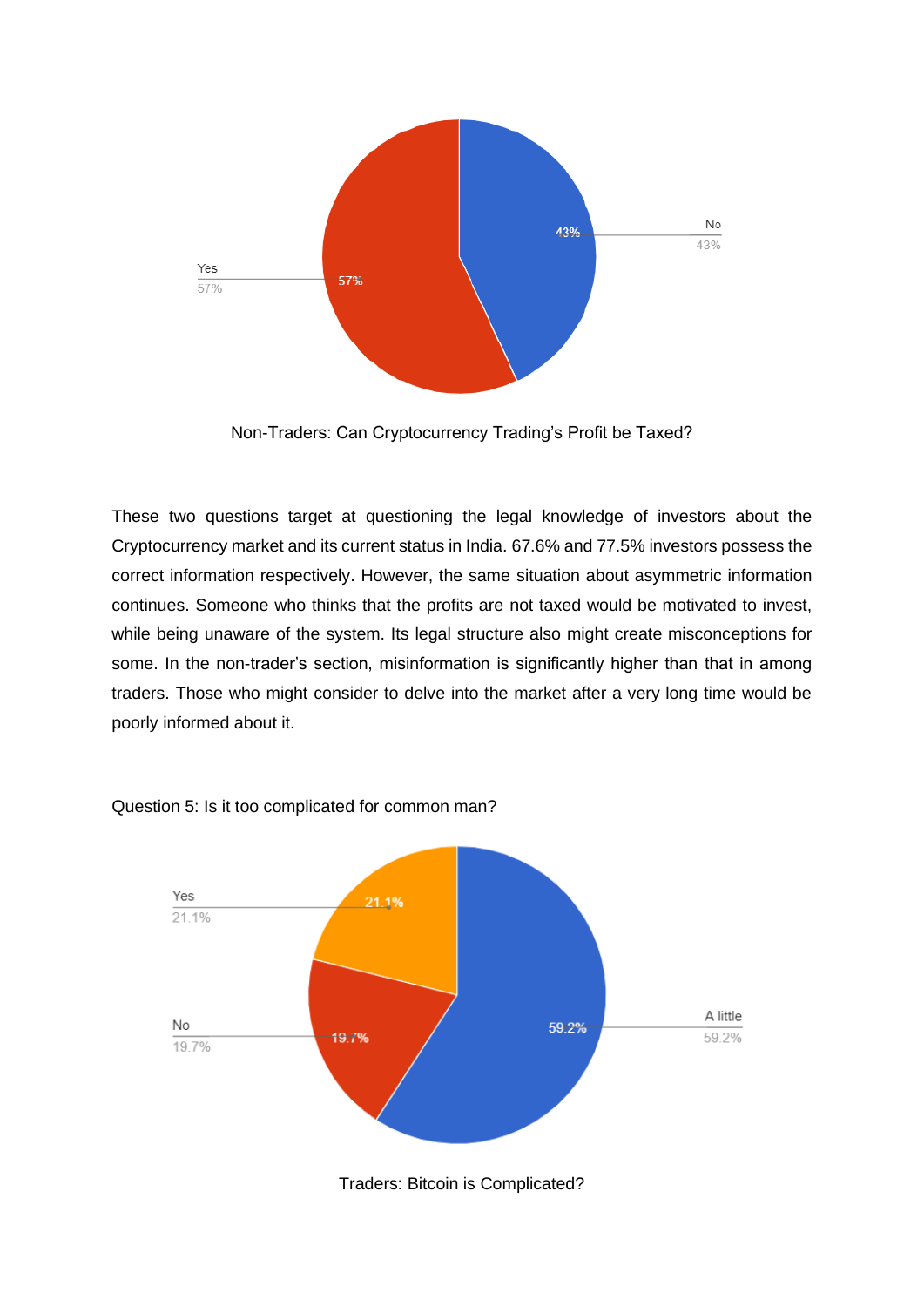

Non-Traders: Bitcoin is complicated?

The final question simply asks for opinion about the complicatedness of cryptocurrency as a concept. Although the audience is split, there is a more inclination towards it being complex. Therefore, specialized knowledge campaign are the solution to this gap. As most non-traders perceive cryptocurrency as too complex, this seems to be their greatest barrier to entry into the market for it. The solution remains the same, which might help them overcome such intellectual barriers and break their pre-conceived notions about it.

Result: The above data, charts, and discussions voice out one thing in totality- there is widespread asymmetric and misinformation in India. This can lead to bubble formation as in history asymmetric information in financial instrument market has been the major contributor in bubble formation.

#### Herding Behaviour and Disposition Effect in Cryptocurrency

Herding Behaviour refers to a case where a human being acts in a particular manner in which they would not have behaved individually. It is the influence of others' understanding which hampers our understanding of a concept. There are two primary reasons. Firstly, the belief that many people would collectively take a better and more 'rational' decision than a single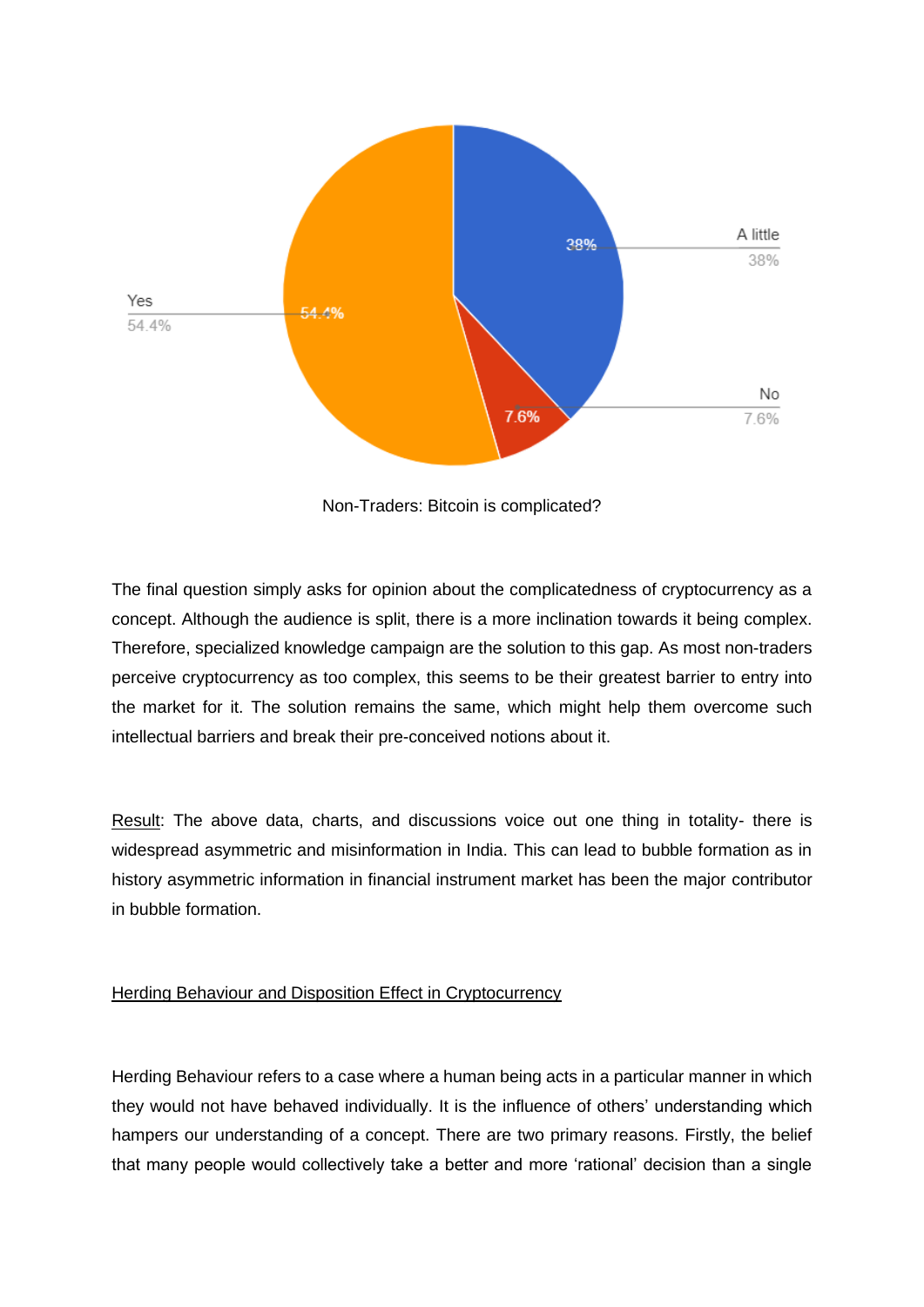person. We believe that the group knows more and has almost all relevant information that another individual might possess. Secondly, social pressure and FOMO (Fear of Missing Out)- To be a part of society, one must act and do things that the group or society is doing or following. Herding behavior is driven by the will to be integrated into the group.

These are the primary constituents of herding behavior. Two more significant factors contribute to herd behavior- envy and greed. Greed motivates one to dive into a market simply because he or she wants to make money without thinking about the source of funding for investment and a 'plan B' in case the investment fails. While 'envy' has been captured by Charles Kindleberger in Manias, Panics, and Crashes as "As firms and households see others making profits from speculative purchases and resales, they tend to follow: Monkey see, Monkey do … There is nothing so disturbing to one's well-being and judgment as to see a friend get rich." Group pressure and crowd influence were developed from le Bon's (1896) analysis of mob psychology (M. Baddeley, C. Burke, W. Schultz, and P. Tobler May 2012).

As the valuation of cryptocurrency is based on the more significant number of people who value it, there are constant efforts from pre-existing investors to attract others to it. Media channels and advertisements promote cryptocurrency sponsored by either exchange or 'whales' (a slang for wealthy early adopters of cryptocurrency). Calderón (2018) has provided a perfect analogy- "In a technological world, one finds utility as far other people's preferences are aligned. For instance, a messaging app aims to communicate with a counterpart that can be a group or individual. Nevertheless, if those whom I want to communicate with do not find the same platform valuable, it makes it worthless for me too. According to the abovementioned authors, in the beginning, it is essential to reach a certain number of users or critical mass, and a positive feedback behavior drives the mechanism to increment the number." The positive feedback loop being formed is critical to the understanding of herding behavior. When a few people make a profit, they communicate about the positives about the particular thing, and others respond by going down the same track without proper analyses. If someone makes a profit, this loop keeps on moving until the chain is broken by a sharp fall in prices.

The pandemic has severely played its part in creating hysteria. There are limited cash resources in the economy, especially with the middle-income-level households in India. People are on the lookout for passive and accessible income sources. People tend to make shortcut decisions to get quick profits by seeing others do so. This approach is not irrational but not well planned as it involves doing no background check yourself. According to M. Baddeley, C. Burke, W. Schultz, and P. Tobler (2012), if herding is a time-saving decisionmaking heuristic, certain personality types will be more likely to use a herding heuristic as a decision-making shortcut. This would be consistent with Herbert Simon's (1979) concept of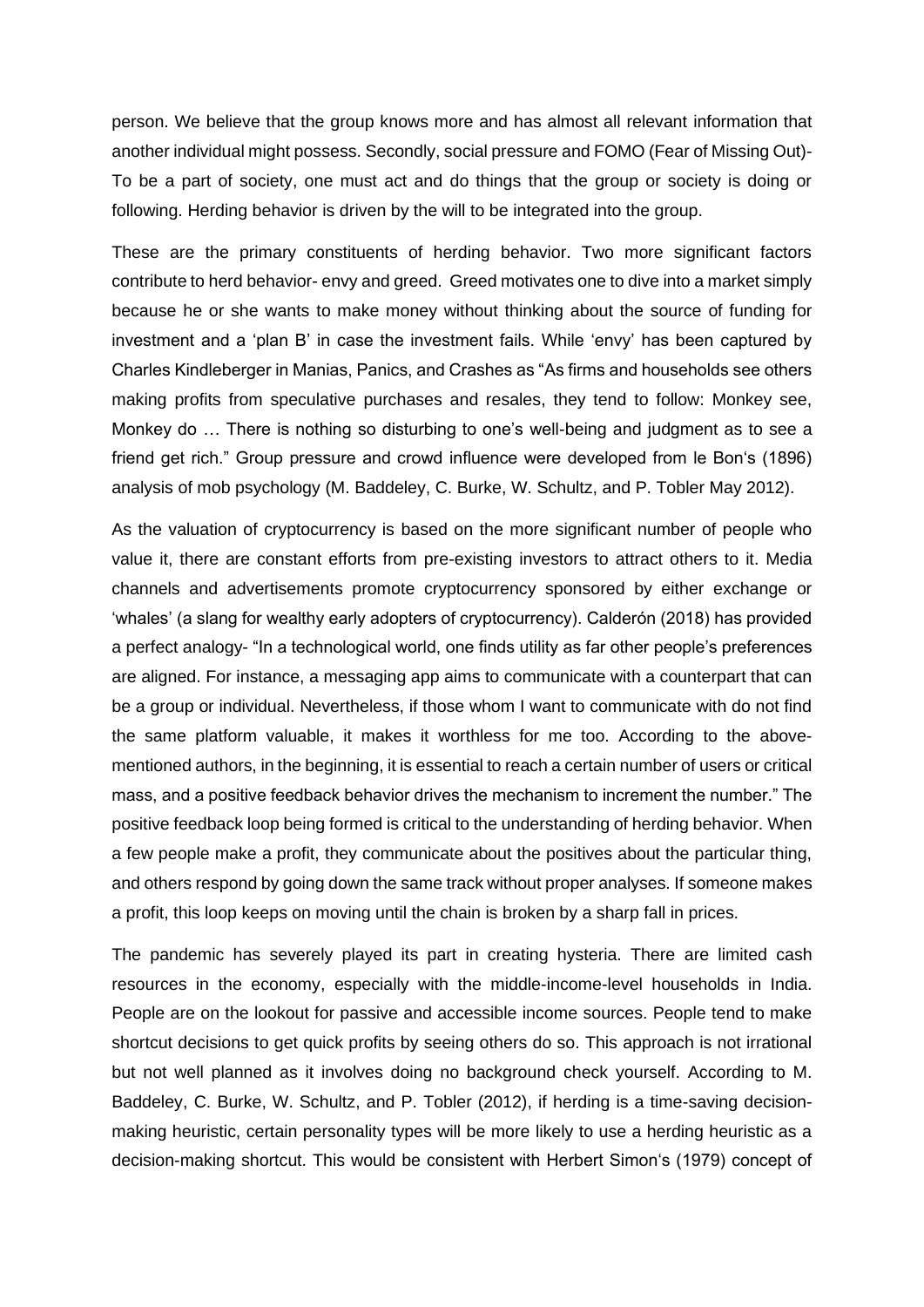procedural rationality, i.e., behavior is adapted to specific circumstances and will involve applying common sense rather than mathematical or statistical algorithms/rules. An interesting contrast is also there in the cryptocurrency market- "When measured against weekly interval data, herding becomes weaker and less consistent. Measurement against different market conditions shows that herding moves along with market trend (in the bullish market, a positive market return increases herding, while in the bearish market, a negative market return increase herding). It also shows that a low trading volume increases herding, which is different from what is found by the study on the stock market." (Steven Haryanto, Athor Subroto, Maria Ulpah, 2019). The variety of trends also add to the confusion in the cryptocurrency market. Herding behavior may result from interplays between rational/cognitive and instinctive/emotional processes and a reflection of economic, sociological, and psychological impacts emerging in different situations and individual predispositions (Baddeley 2010).

The disposition effect is when investors are usually reluctant to realize their losses and delay them, while they want to earn quick profits and sell early. This situation is most commonly observed in the stock market among retail novice investors and has been a part of the cryptocurrency market, contributing to its high volatility. The highly famous cryptocurrencies are being bought and sold too quickly in search of minute profits. On the other hand, dipping cryptocurrencies are held for long as the experienced investors go on selling and novice ones make a loss. The famous prospect theory by Kahneman and Tversky (1992, 1979) states that people make decisions by balancing losses versus gains instead of focusing on the absolute outcome, which is the leading theory used as a basis, particularly the aspect regarding asymmetric risk aversion. Such concepts and biases are known to 'whales' but not ordinary investors, especially in unfamiliar markets like cryptocurrency. Therefore, this factor is based on misinformation and asymmetric information among the population of investors. After deep empirical research, Schatzmann and Haslhofer presented that the disposition effect is not consistently prevalent over several months but switches drastically from significantly negative to positive and vice versa. This may be the explanation for the 2021 boom and burst too.

#### Kindleberger-Minsky Model of a Bubble

Charles Kindleberger's *Manias, Panics, and Crashes: A history of Financial Crisis* (1978, 2000) and Hyman Minsky (1972, 1982) deeply discuss the general nature and pattern of financial bubbles throughout history. Minsky put down a general framework of the crisis, while Kindleberger focused on finding historical evidence for such a framework and check if it applied to them. Kindleberger is able to show that Minsky's initial model does apply to most of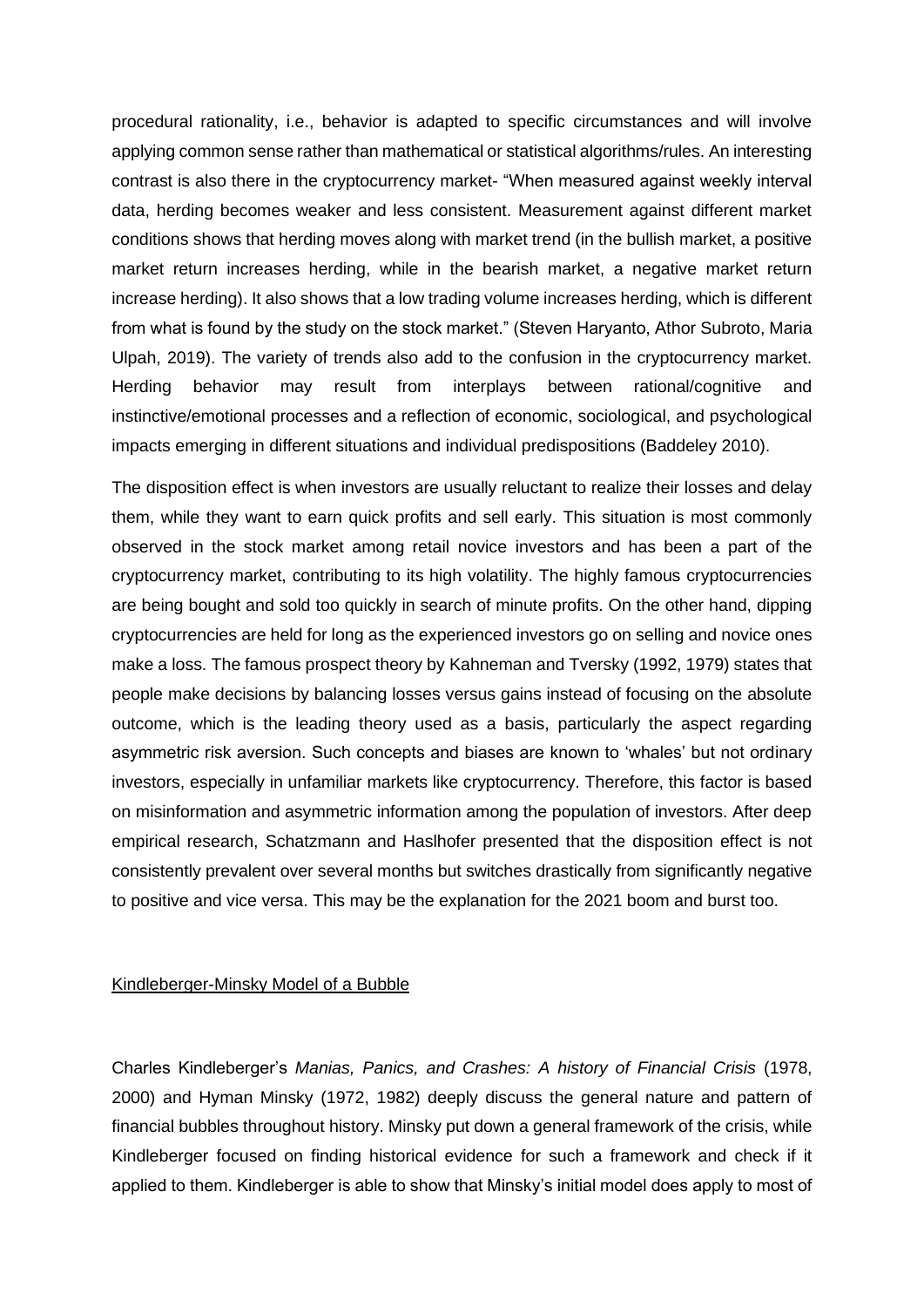the crisis from as early as the Tulip Mania in 1637 to the 2008 Housing Bubble. A crash can also be foreseen mathematically as proposed by Gallegati, Palestrini, and Rosser (2011), who took fundamentals and statistics into consideration more. However, the Kindleberger-Minsky Model of a Bubble focuses on the pattern of emotional change among the consumers and investors. It talks about the instability of the financial system or financial innovations. Therefore, 'time' as a factor isn't fixed, that is the model doesn't predict when a bubble will burst or when a crash will occur. We can infer from the model that an economy is at a particular stage and in the future, it can go down a particular track. The model neither discredits financial innovations nor lobbies against them. It simply says that these innovations can finance the boom and its abnormal reception by people will lead to manias and panics. The graph below is a pictorial representation of the model and then, I will discuss its components and general explanation.



Anatomy of Bubble, Variant Perception

Every bubble starts with a 'displacement' (a term coined by Hyman Minsky). A displacement is any kind of external shock or turbulence in the economy, and it can vary according to each bubble. "It may be the outbreak or end of a war, a bumper harvest, or crop failure, the widespread adoption of an invention with pervasive effects…, some political event or surprising financial success, or a debt conversion that precipitously lowers interest rate" (Charles Kindleberger, Anatomy of a Typical Crisis, *Manias, Panics, and Crashes*, Fourth Edition, p.14). Any changes in policies that can have a substantial economic impact would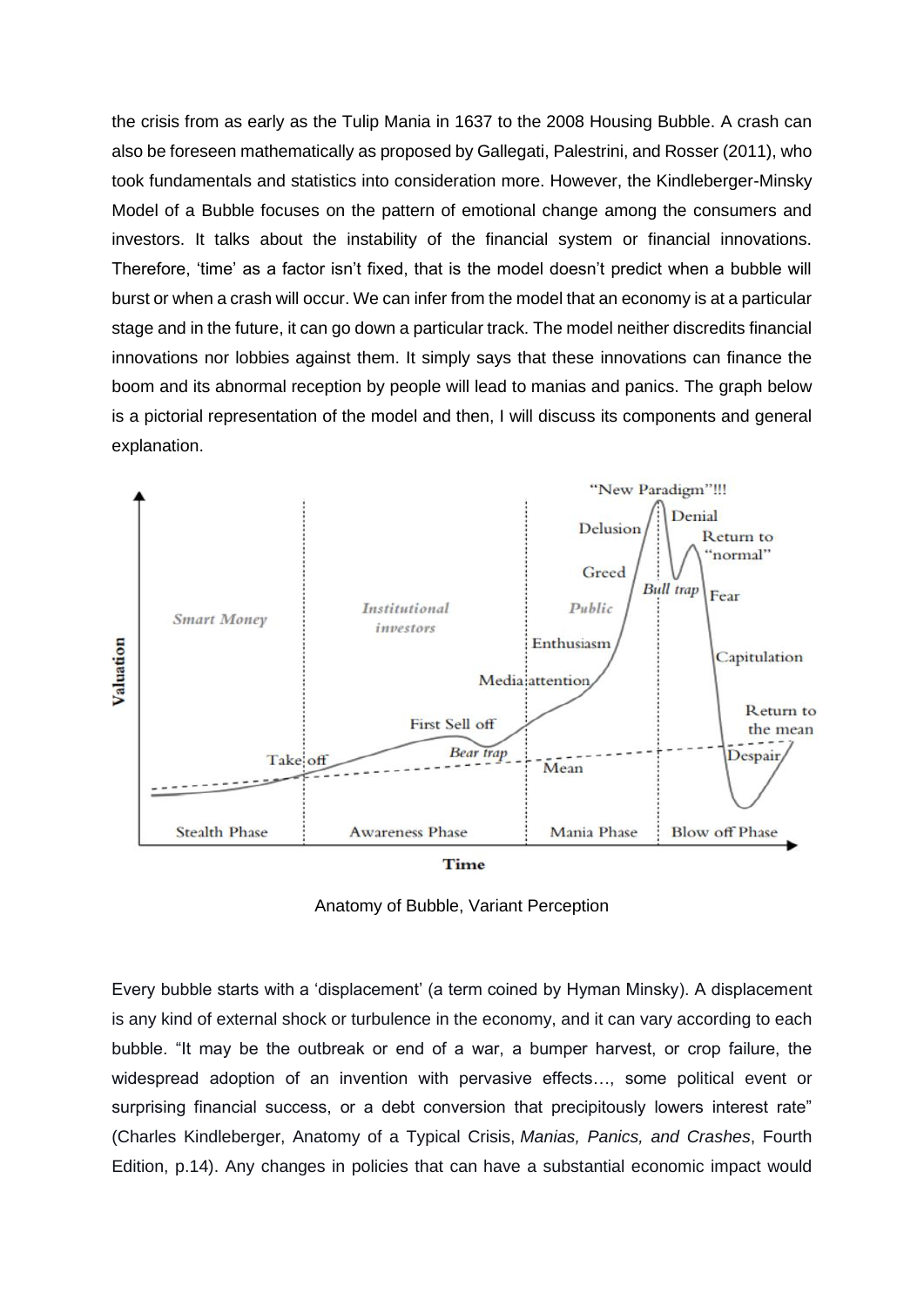also be considered a displacement. Displacement events usually do not come alone as simultaneous change impacts more. This gives rise to substantial profit-making opportunities while also resulting in huge losses for some. If the new opportunities are more profit-making and there is an increase in production or investment in the overall economy, this will result in a financial boom.

Credit expansion is the next step in the growth of the boom. In a conventional crisis structure, like the 2008 crisis, banks increase credit supply by offering people loans to procure these new assets. This is termed as money chasing assets. But a credit expansion need not be by a bank only; vendor-financing is also an option (relates to the Tulip Bubble). As banks have greater power to control money, primarily, bubbles are funded by them. It can also be by forming new banks or credit instruments, like credit default swaps and collateralized debt obligations.

The next phase is the mania or euphoria (another term used by Minsky). This phase mainly relates to the two reasons highlighted in the previous section- herding due to social pressure and greed for easy money or the disposition effect. As some people make a profit, a positive feedback loop forms, encouraging more and more people to step into the market. As there is not enough supply to match the sudden rise in demand, the prices keep rising. Overtrading takes place, and Kindleberger highlights that overtrading means no clear concept supporting that trade. It involves either too much leverage, speculation, or profit overestimation. The consumers or investors lose their rationality, and this is called a 'mania.' (A significant portion was covered in the Herding Behaviour Section)

This frenzy comes to a sudden halt by another event, such as a displacement. It can be loss of confidence, change in policy, a natural calamity, or a combination of many factors. These factors implode the bubble and causes distress among the investors. Selling and shorting of assets take place. People panic and try to sell their assets to get liquid money, which can be used in times of distress. Thus, the whole market comes down in a jiffy, just like a Domino Effect. Misinformation and asymmetric information play a significant role in this process. As some of the population, that is, the institutional investors or insiders know that the fundamentals of the particular asset are not correct; they can sell early and make a profit. The novice investors do not know about this information, and thus they keep on holding their asset for some time but have to sell it at an even lower price ultimately. Especially, those who bought the assets with borrowed money are doomed as they can neither pay off the debt nor fully pay off the debt by selling the assets as their price is meager now. They have to release their other assets, like houses and cars, to pay off debt and get enough money to sustain themselves. This is called assets chasing money. The economic system has failed and, thus, is called a 'crash.' As the world economies are integrated into each other, especially after globalization, such crashes can have spillover effects on other economies.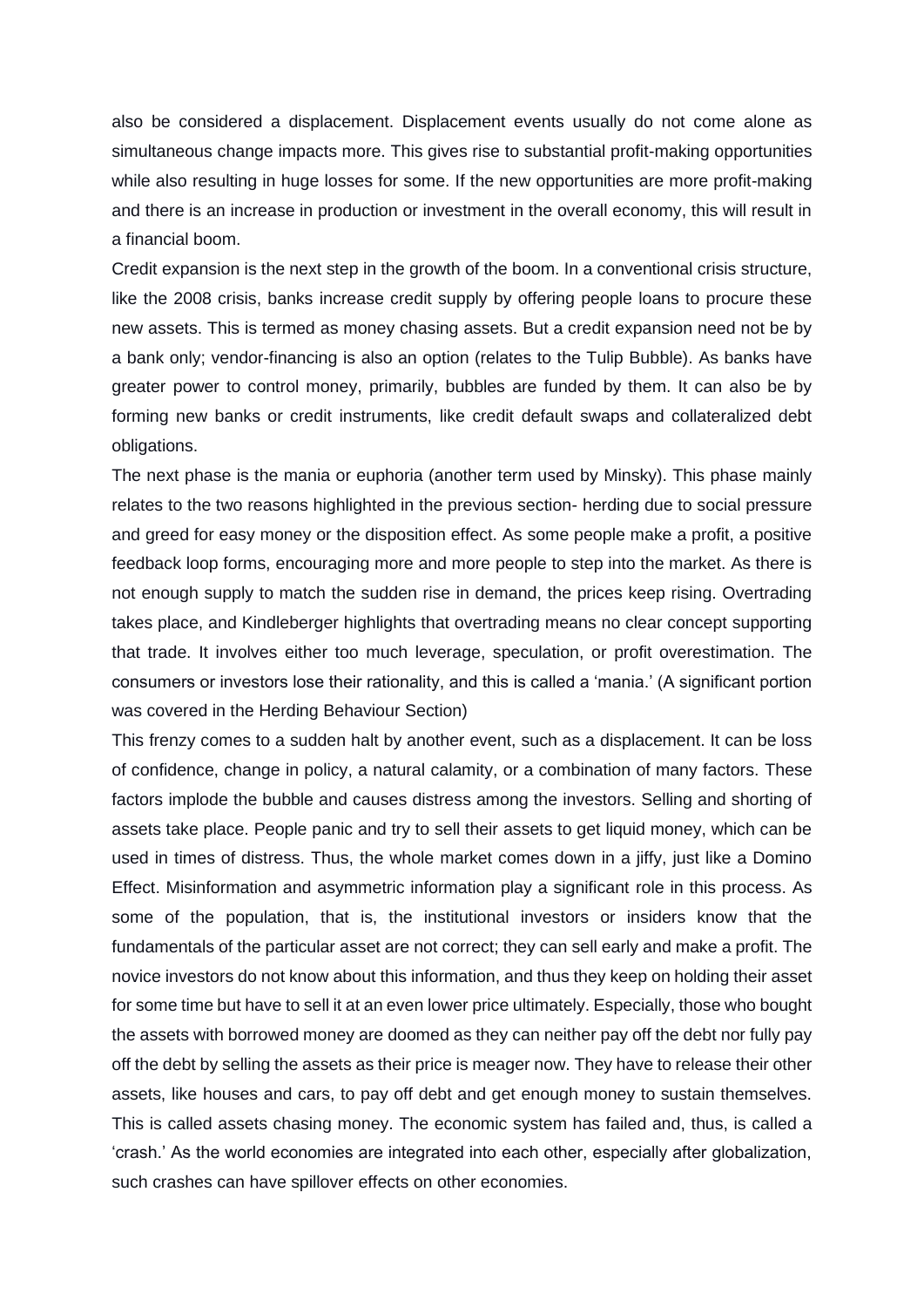The graph above also conveys the same information but uses different terminologies to express it. It provides a detailed synthesis as the mania phase has been split into media attention, enthusiasm, greed, and delusion. It even points out what kind of people participate in different phases. We will be using this model and putting it into an Indian context in the next section.

#### The Current Indian Cryptocurrency Market: A Bubble in the Making

Firstly, identifying the displacement for the current cryptocurrency boom. The invention of cryptocurrency and the slowing down of the pandemic was the joint displacements that have caused a boom. Although cryptocurrency was invented long back, its circulation and popularity began in 2021. A reason also associated was the increase in the stock market. The stock market had taken a massive dip during the pandemic but has been increasing since then. Investors think it is in its correction stage but failed to realize that the fundamental prices have already been passed. Seeing the asymmetric and misinformation people had about cryptocurrency is similar to the stock market and is based on a company's performance, they thought it would also rise as the stock market grows. This psychology had led to the mass popularity of cryptocurrency at the starting of 2021. One final factor contributing to the rise in cryptocurrency prices was Elon Musk, the Chief Executive Officer of an electric car manufacturing company, Tesla. He is believed as a pioneer in futuristic technology, and his simple tweets that indicate his interest in a particular cryptocurrency can drive its prices to the sky. As people believed in his vision, they mindlessly followed him and bought cryptocurrencies. These are some of the sources of displacement in the Indian cryptocurrency market.

The media fuelled the frenzy and herding behavior and even businesses were attracted to the market. Various start-ups and companies launched Online Cryptocurrency Exchange platforms and bombarded the Indian Media with a paid sponsorship. There are over 350 cryptocurrency-based start-ups in India, while the government has no perfect data. Some of the exchanges- Wazir X, DCX, and Coin Switch- have promoted themselves via all possible media channels, like television, websites, YouTube, games, influencers, newspapers, movies, and sponsoring events. People are being lured towards it as cryptocurrency is all around them.

We discussed above that credit expansion is a fundamental part of a bubble. The credit expansion is not conventional but based on vendor financing, like the Tulip Bubble. Various exchanges in India increasingly take up Crypto-lending. Crypto-lending is a form of securitiesbased loan where cryptocurrency is used as collateral. The person has to pay the loan off over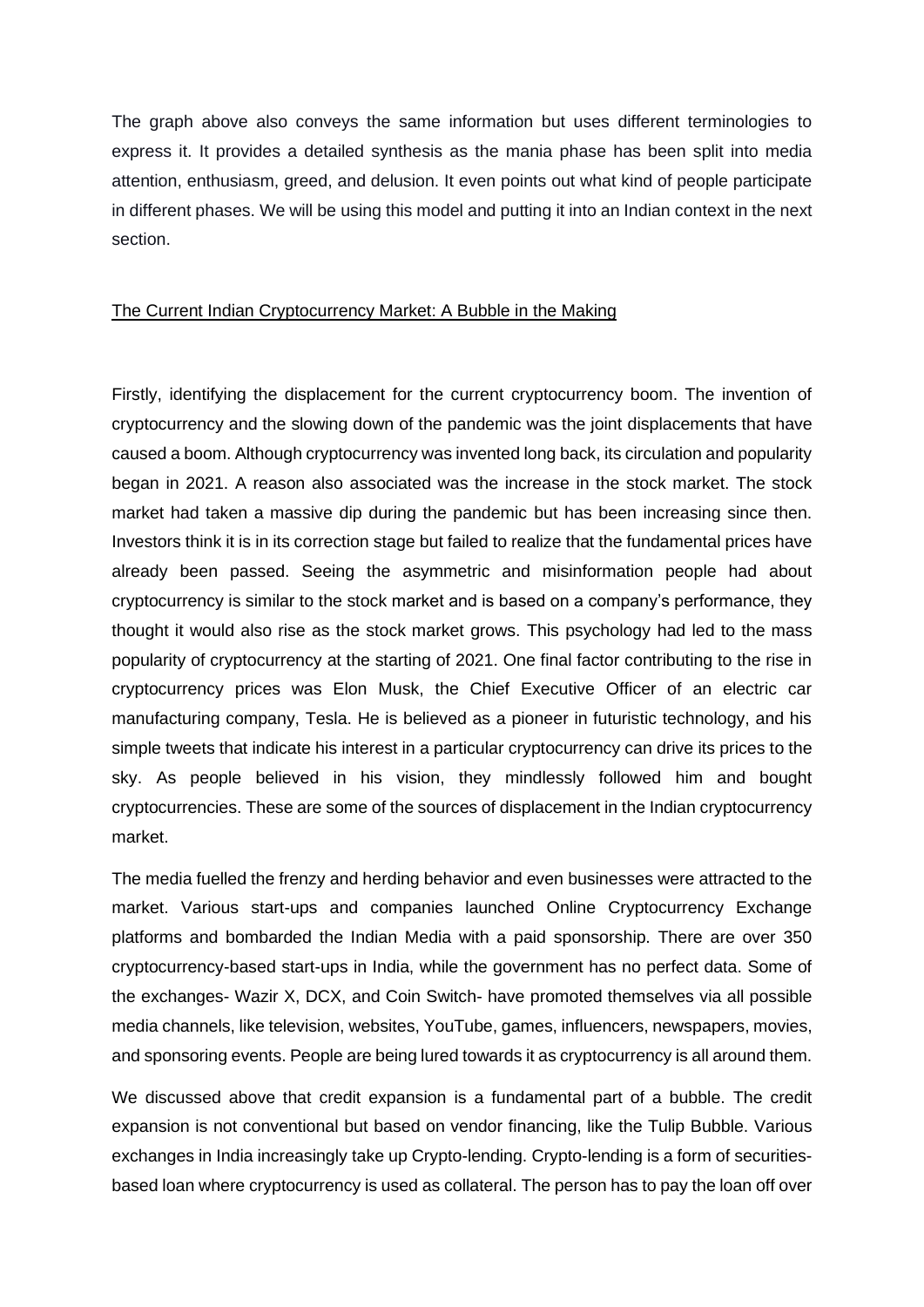time, and these loans are usually sent out by either crypto exchanges or crypto lending platforms. Sending out cryptocurrency as collateral does not allow you to trade it or make any transactions with it. There are primarily two reasons why people take up crypto lending. Firstly, either the person does not intend to trade or use the cryptocurrency asset in the near future; Thus, they want to earn some income out of that. Secondly, the person requires money, and they feel that buying the cryptocurrency and taking a loan on it is way cheaper than investing the whole amount. The second incentive is harmful to the economy because if the price decreases significantly, the person will have to pay back more than he borrowed. In a market like a cryptocurrency, which is highly volatile, this is a serious issue that needs to be addressed. The Credit Default Swaps are a perfect analogy for crypto lending- a highly risky financial innovation.

The sudden mass attraction of the Indian population towards cryptocurrency is worrying. The price of Bitcoin climbed from \$30,000 in January to \$63,000 during the beginning of April. It is safe to assume that Bitcoin's price movement represents all currencies as it constitutes a significant market volume. Additionally, novice investors invest in the famous currencies only as they are not aware of the others. However, distress came into the picture with several factors playing simultaneously. The second wave of the pandemic unleashed in India, which brought panic among the Indian investors. China's various Bitcoin mining sites had severe power cuts, leading to a loss of global confidence. A few countries' governments proposed to regulate the currency. In May, Tesla's CEO, Elon Musk, declared that the company would not be accepting Bitcoin to buy cars over climate change concerns. This shook investor confidence as the price dipped from around \$50,000 (in mid-May) to just below \$40,000 in less than ten days of the statement. Finally, numerous rallies in the prices made the institutional investors and insiders feel that these prices are unbearable; Thus, they made a profit while leaving the general public in dismay. These factors combined had a severe impact on the market, and Indian investors lost millions and billions. The point to ponder is that cryptocurrency's excitement still has not slowed down, with promotions ramping up over all platforms. So, either the market has normalized, which does not seem right as the frenzy is still prevalent, or there is a more significant crash underway as prices seem to be rising again. The third wave of the pandemic or regulation of cryptocurrency by the government could be the distressing displacement. Although this paper speaks of the Indian economy only right now, a great shock will have spillover effects on other nations and India's stock market and economic production.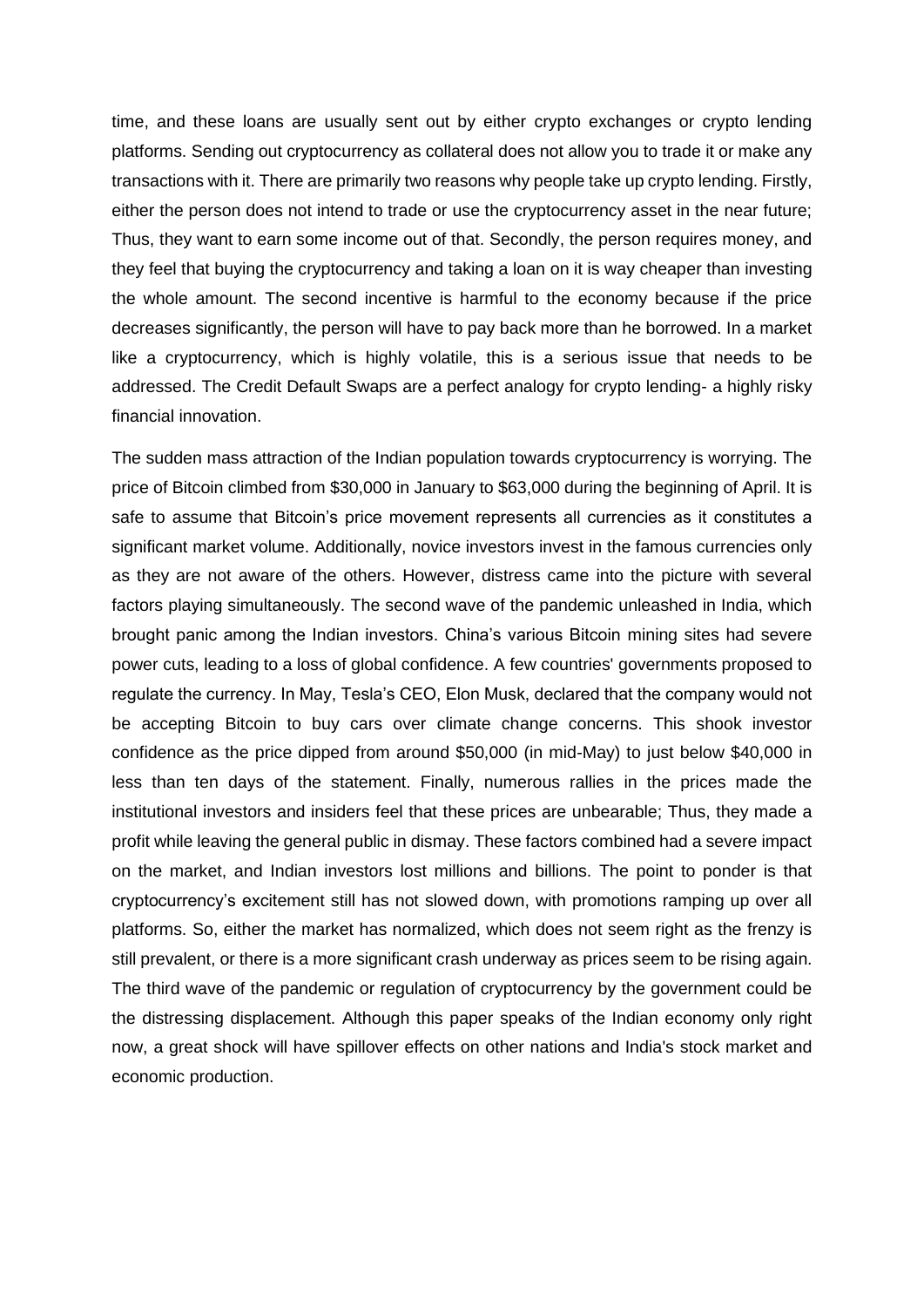#### Regulation or Deregulation: A Moral Dilemma

Cummins (2009) defines government regulation as effective rules that define the bounds of legal behavior. Additionally, he states, "In some cases, regulations are intentionally vague to accommodate special interests or political pressures or to allow for a range of circumstances." Although the definition makes regulation sound like a very formal term, the statement clarifies that regulation has been open to interpretation. There is a need for regulation in nearly all industries to prevent misbehavior, but the extent of supervision is severely debated upon. In financial markets, regulation has been highly promoted.

A recent example is the 2008 crisis, where Credit Default Swaps (CDS) were not regulated, and private banks' operations were not checked upon. A variety of economists and investors-Brooksley Born, Sheila Bair, Warren Buffet, Dean Baker, Raghuram Rajan, Nouriel Roubini, and Robert Shiller- had warned about the potential threat of deregulation. As the US Federal Reserve overlooked these arguments, it contributed majorly to the Housing Bubble. This example and the argument seem plausible, however logical counterarguments are also there, and one of the most famous is by Hyman Minsky. According to him, central financial institutions (like central banks and the government) are key to the economy's advancement. The primary duty of the central financial institutions is to provide stability, but their regulatory compliances open streams for uncontrolled financial innovation. Debt starts to gain momentum compared to equity or self-financing as there are expensive capital assets with a complex financial system. Minsky's financial instability hypothesis states that "stability breeds instability." Cummins (2017) said, "Not only are regulations constantly changing, but the regulations impose different requirements in different countries and changes to the business organization itself can create risks of violations." Thus, regulation, deregulation, and extent of regulation need to be discussed to come to an optimum solution for the cryptocurrency market.

The first thing to keep in mind while regulating cryptocurrency is to provide a perfect legal definition- either as money or as a financial instrument/security. The US has tried to regulate cryptocurrency, and it is necessary to analyze how that went. The following information is adapted from Eric C. Chaffee (2019). "The US federal securities law regulates securities transactions involving cryptocurrencies in three main instances. Firstly, a transaction in securities is covered by federal securities law if payment is made in a cryptocurrency, regardless of whether the cryptocurrency happens to be security itself. Secondly, suppose an investment, which involves some sort of activity relating to a cryptocurrency, qualifies as a security under the definition of security found in the Securities Act of 1933 (Securities Act) and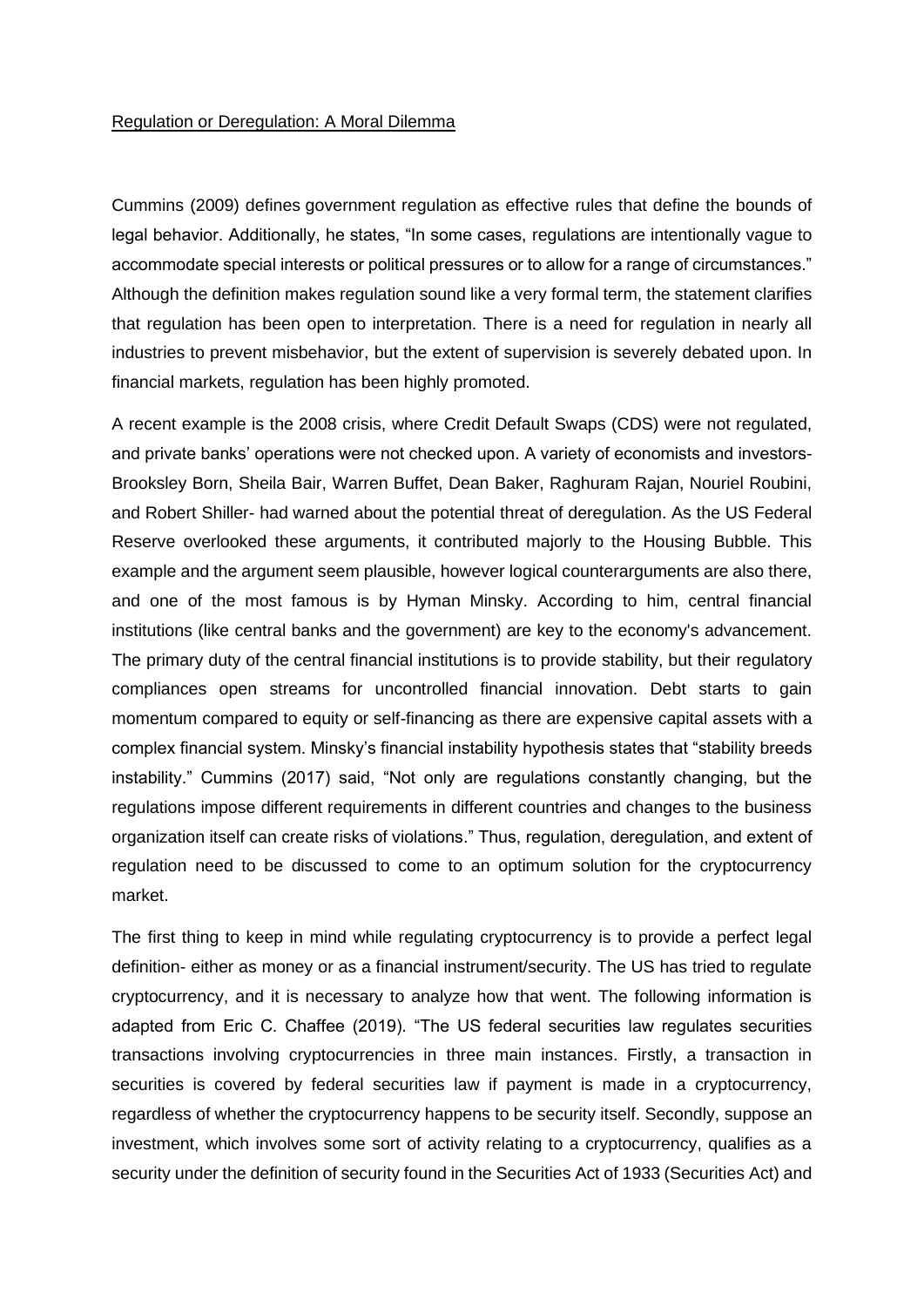the Securities Exchange Act of 1934 (Exchange Act). In that case, that investment will be covered by federal securities regulation, regardless of whether the underlying cryptocurrency is security itself. Thirdly, federal securities regulation will apply to transactions involving a cryptocurrency if the cryptocurrency itself is security." The US Securities Exchange Commission (SEC) could not identify when cryptocurrencies can be called securities even after this. Categorizing a cryptocurrency transaction as buy and sell or not is purely dependant on the circumstances. There are a few things that can be learned and then implemented in India. Recommendations will be provided in the next section.

Regulation can certainly help cryptocurrency overcome its negatives. Government regulation means that irrational financial innovations, like Crypto-lending, can be strictly monitored and aid in the public's financial security. An essential aspect of government regulation means that government shows some confidence in the financial instrument. Therefore, regulation will make cryptocurrency more acceptable, reduce volatility as knowledge awareness campaigns can take place, and the international trade partners can gain confidence. As cryptocurrency would come under the government purview, the enormous amount of illicit activity can be curbed to a greater extent. Finally, the loss of cryptocurrency due to false/mistaken transfers or fraud relating to cryptocurrency can be protected as the government could reverse transactions and track down fraudsters.

On the other hand, too much confidence generation will incentivize people to take more risks. They will think that if anything goes wrong, the government is there to protect them. The 2008 Bubble was called the "Greenspan Put" (Komlos 2019) as Americans believed that Alan Greenspan, the Chair of US Federal Reserve, would protect them. This situation needs to be prevented in India.

The last portion of this section discusses the difference between cryptographic regulation and conventional regulation. Cryptocurrencies are not unregulated. The basis of their formation was regulation by the people themselves- the network of miners. Cryptocurrencies are called unregulated because it is not done conventionally, i.e., by the government. These currencies are essentially decentralized. "When one says that Bitcoin is unregulated, he or she refers to the absence of traditional legislation specific to cryptocurrencies" (Oleg Stratiev 2018). Needless to say, that regulation by irrational market participants is not a reliable option, financial institutions better understand the economy from a macro perspective; Thus, traditional regulation is necessary for cryptocurrencies to expand and blockchain technology to be integrated into various fields, such as law and finance. Although trying to fit cryptocurrency into previous standard regulations is cost-friendly. However, it is impossible to do so as this is an entirely new form of financial instrument.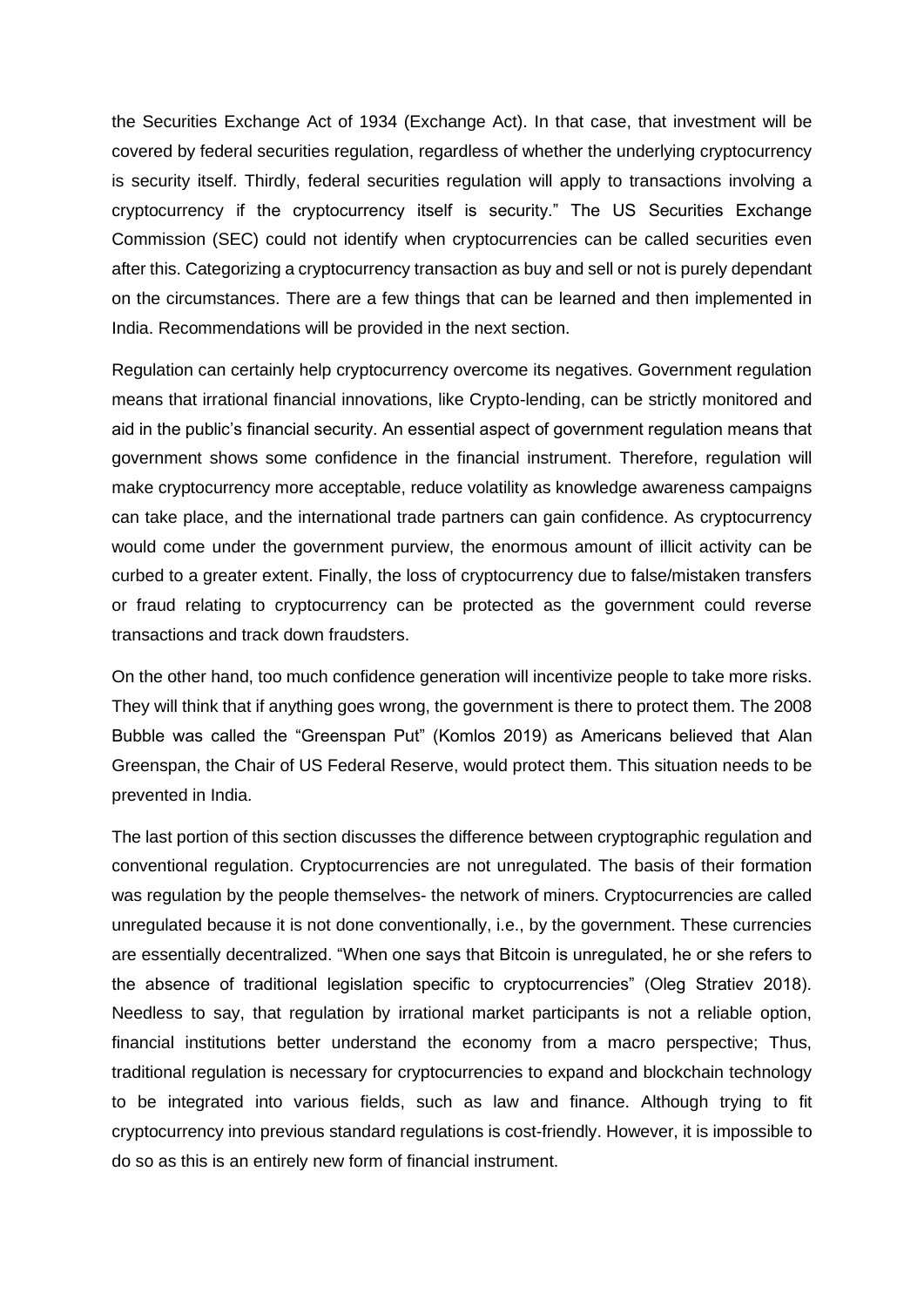#### Conclusion and Recommendations

A detailed discussion of cryptocurrency, its origin, price history, and growing popularity was present in the initial part of this paper. Many drawbacks of cryptocurrencies include volatility, uncertainty, usage for illegal activity, lack of trust, and unclear distinction as a commodity or currency are highlighted. Apart from that, the lack of a regulatory body to provide confidence, international acceptability, and no fundamentals are significant issues. It is familiar to most concerns that they can be dealt with effective government control. I would take inspiration from the American regulation model and suggest some measures to regulate cryptocurrency to some extent effectively.

1. Identification of the type of transaction to control it efficiently. This involves understanding who all are involved in the transaction, who is the beneficiary and stakeholders of the transaction, medium of cash flow or cryptocurrency flow, seeking information if the transaction is for the medium of exchange or investing, who are the long-term beneficiaries, and if it complies with the definition of cryptocurrency, which needs to be developed by the government and Reserve Bank of India (RBI).

2. The next step involves the identification of malpractices. The influencers of price (is there a major player controlling the prices by bulk-buying or dumping cryptocurrencies?), reasons for buying and selling (although hard to detect but some information is better than nothing) to monitor illegal activity, and major holders of cryptocurrencies must be identified.

3. There is an immediate need to form a regulatory body, like the Securities and Exchange Board of India (SEBI), to overlook transactions, holders of specific currencies, and facilitate the reversal of mis-transactions. In order to check the number of cryptocurrencies flowing in the national economy, strict regulation over international transactions must take place, and they must be accounted for. This helps decrease illegal activity and keep a regular check on the volume of international trade happening using cryptocurrency to understand its international usage and confidence.

4. Recent thought process on a government-launched cryptocurrency must be held as pure advocates of cryptocurrency would argue that the primary aim of being decentralized is being defeated. At the same time, those who would be willing to adopt it would soon realize that there is hardly any difference between trading other actual currencies or commodities except that these have no fundamentals and relatively higher volatility. All kept aside, the amount of political pressure and investment towards generating a national cryptocurrency will be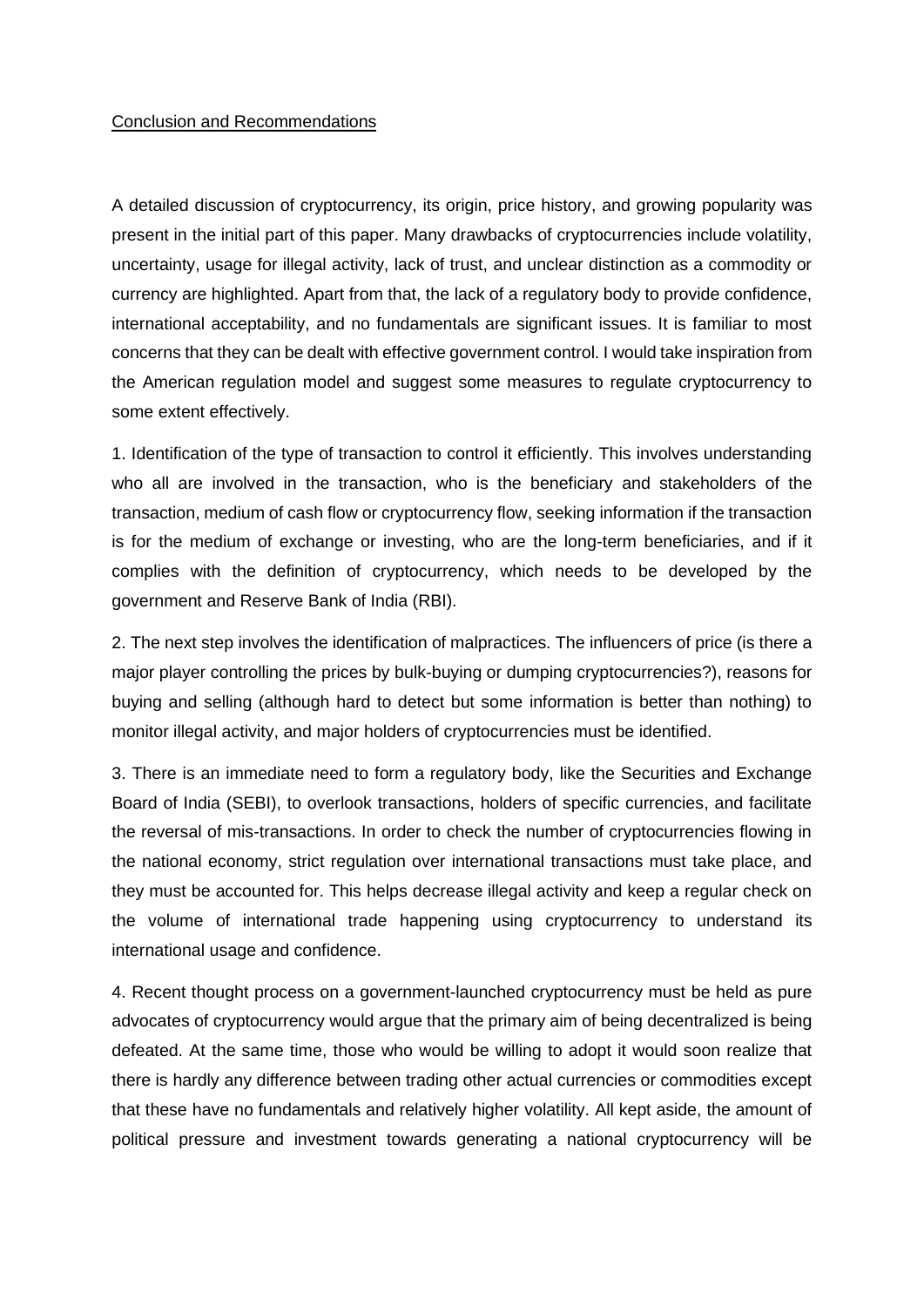immense for the government and financial system to handle during the pandemic and postpandemic recovery.

5. The most necessary regulatory measure to curb the chance of a Cryptocurrency Bubble is protecting public money from going into the cryptocurrency market. All public sector banks and private central banks in India must not trade or invest in cryptocurrencies directly or indirectly via subsidiaries. The arises from the fact that "too big to fail" financial institutions tend to invest in hazardous assets, thus leading to instability and loss of confidence in the financial system. This was analyzed after and during the 2008 Financial Crisis as the top five banks in the US started investing heavily in risky mortgage assets, one of the most significant causes of the crisis.

6. Another proposal that arises after the 2008 crisis is a 'Robust-response Society.' That means a committee under the new regulatory body must be formed, which would have to power to take robust decisions to prevent the domino effect in economies during a crisis or crash. This is also necessary because cryptocurrencies, like Bitcoin, have a limited amount to be produced, and a lot of it is being lost either in transaction or storage. Therefore, policies to tackle such effects must be developed on-spot depending on the situation at that point in time.

7. Finally, many areas are still open to interpretation and must be dealt with while regulations are being made- supervising the regulatory body, legislation in case of violation of new cryptolaws, and avoiding overregulation.

The need for regulation rises as days pass, and quick yet effective regulation laws must be established. In a nutshell, misinformation, asymmetric information, herding behavior, and fundamental negatives of cryptocurrency markets must be dealt with via regulation, and this research paper aims to provide the specific situation in the Indian Market.

#### *References*

Kindleberger, C. P. (2000). Manias, panics, and crashes: a history of financial crises. *The Scriblerian and the Kit-Cats*, *32*(2), 379.

Sornette, D., Woodard, R., Yan, W., & Zhou, W. X. (2013). Clarifications to questions and criticisms on the Johansen–Ledoit–Sornette financial bubble model. *Physica A: Statistical Mechanics and its Applications*, *392*(19), 4417-4428.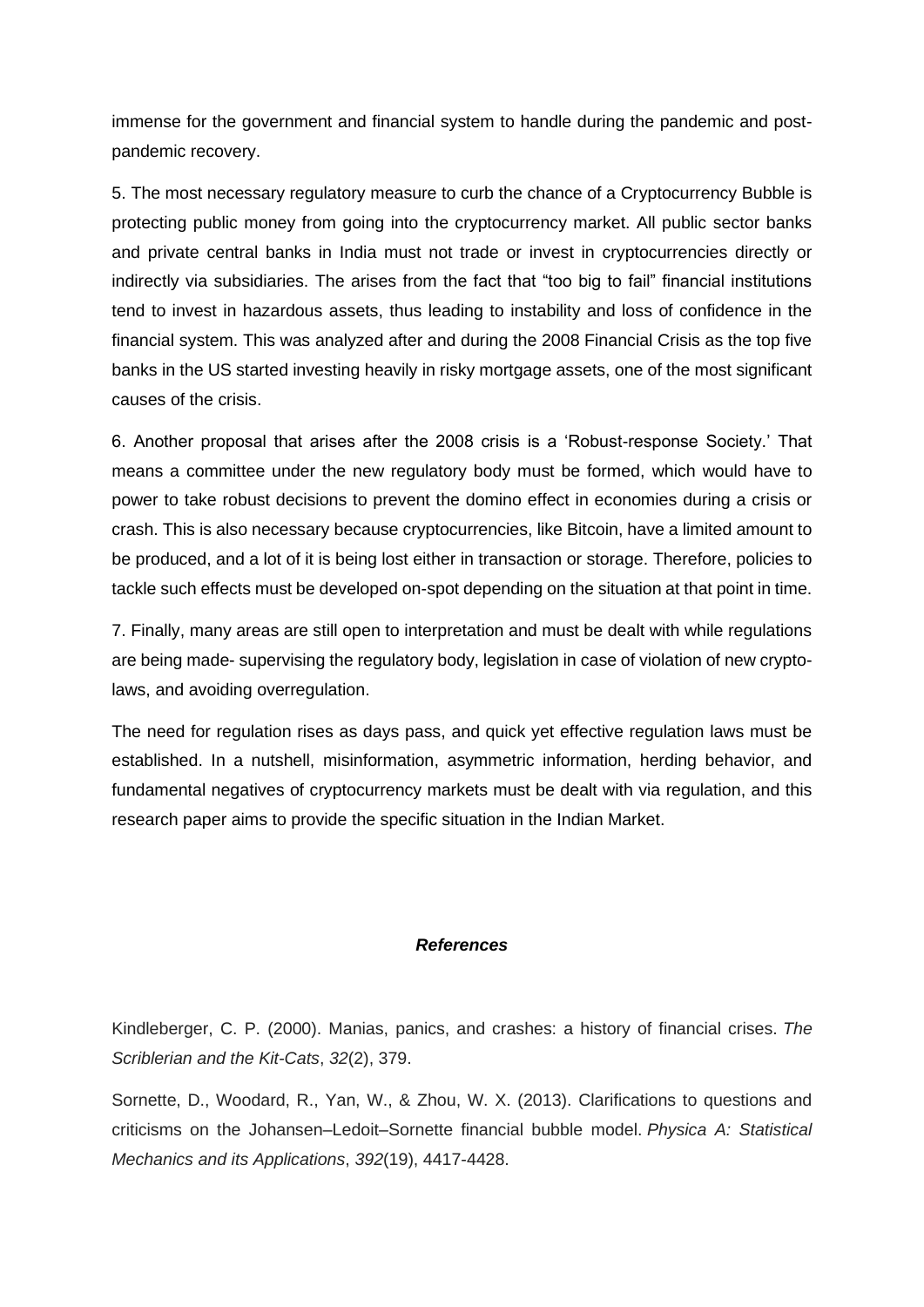Geuder, J., Kinateder, H., & Wagner, N. F. (2019). Cryptocurrencies as financial bubbles: The case of Bitcoin. *Finance Research Letters*, *31*.

Deringer, W. (2015). For what it's worth: historical financial bubbles and the boundaries of economic rationality. *Isis*, *106*(3), 646-656.

Mackay, C. (2012). *Extraordinary popular delusions and the madness of crowds*. Simon and Schuster.

Shiller, R. C. (2000). Irrational exuberance. *Philosophy and Public Policy Quarterly*, *20*(1), 18- 23.

Rice, M. (2019). Cryptocurrency: History, Advantages, Disadvantages, and the Future.

DeVries, P. D. (2016). An analysis of cryptocurrency, bitcoin, and the future. *International Journal of Business Management and Commerce*, *1*(2), 1-9.

Harwick, C. (2016). Cryptocurrency and the problem of intermediation. *The Independent Review*, *20*(4), 569-588.

Dierksmeier, C., & Seele, P. (2018). Cryptocurrencies and business ethics. *Journal of Business Ethics*, *152*(1), 1-14.

Limba, T., Stankevičius, A., & Andrulevičius, A. (2019). Towards sustainable cryptocurrency: Risk mitigations from a perspective of national security.

Limba, T., Driaunys, K., Stankevičius, A., & Andrulevičius, A. (2020). Cryptocurrency and national security: peculiarities of interaction. *Transformations in business & economics*, *19*, 138-158.

Cheah, E. T., & Fry, J. (2015). Speculative bubbles in Bitcoin markets? An empirical investigation into the fundamental value of Bitcoin. *Economics letters*, *130*, 32-36.

Gronwald, M. (2021). How explosive are cryptocurrency prices? *Finance Research Letters*, *38*, 101603.

Mishkin, F. S. (1992). Anatomy of a financial crisis. *Journal of evolutionary Economics*, *2*(2), 115-130.

Poyser, O. (2018). Herding behavior in cryptocurrency markets. *arXiv preprint arXiv:1806.11348*.

Amirat, A., & Alwafi, W. (2020). Does herding behavior exist in cryptocurrency market? *Cogent Economics & Finance*, *8*(1), 1735680.